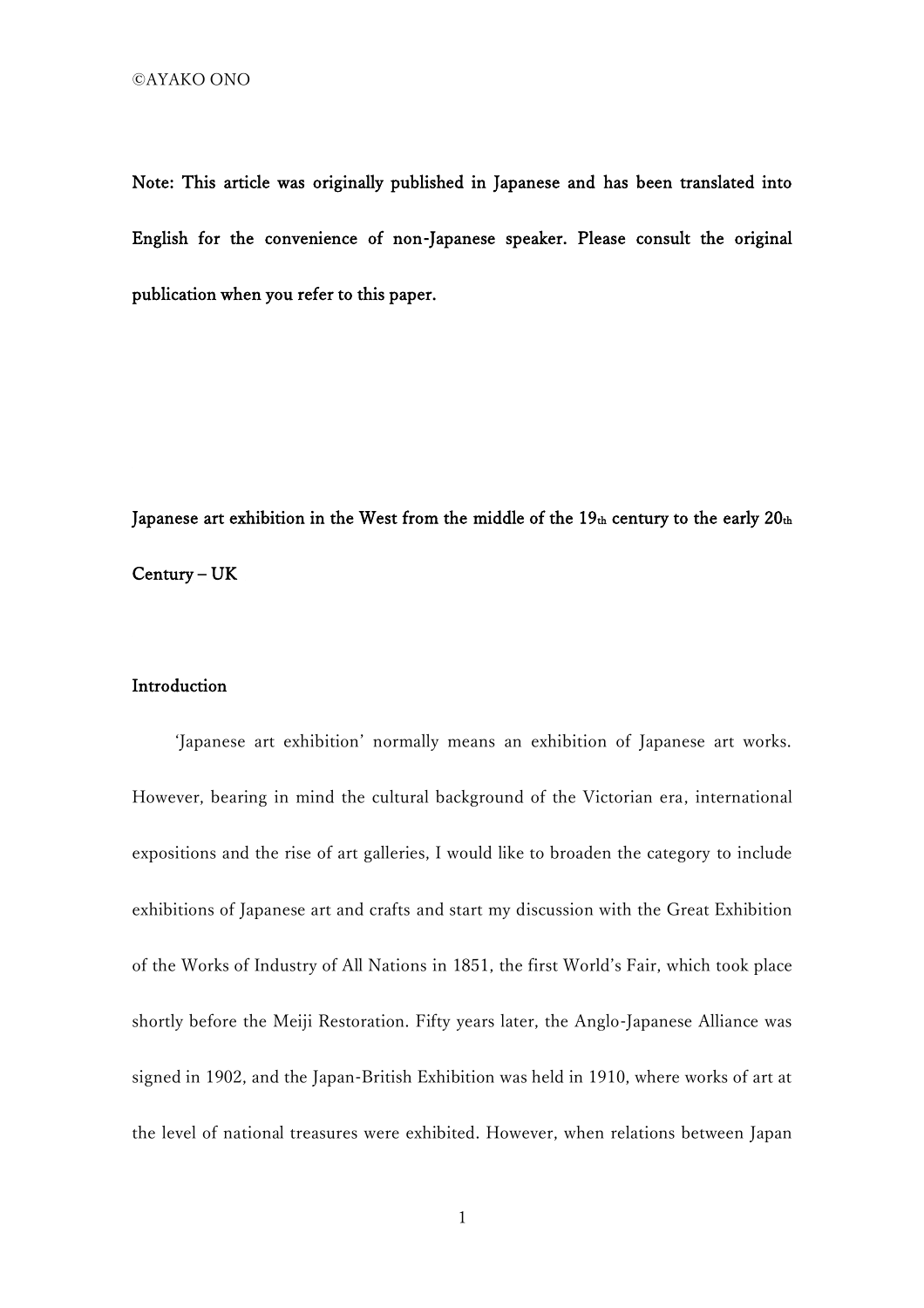and Britain deteriorated after the outbreak of the Sino-Japanese War in 1937, opportunities for the active introduction of Japanese art declined until the end of World War II.

This article outlines the exhibitions in the period from the World's Fair in 1851 to the 1930s, based on exhibition reviews in magazines, archives, and exhibition catalogues in libraries, as shown in <Reference 1>. In the case of small exhibitions held by art dealers in their own galleries, the official names are unknown. Therefore, the titles of the exhibitions are stated according to the notations of the exhibition catalogues. Needless to say, <Reference 1> is not yet a comprehensive list of Japanese exhibitions of art in the UK in the modern era, as the author has only listed the Japanese items and works of art, including handicrafts, that have been known to have been exhibited at this stage in her career. It is possible that there are many exhibitions that the author has not been able to identify, and it is hoped that future research will add new information to the list.

### The Beginning of the Japanese Arts and Crafts Exhibition

When talking about the exhibition of Japanese art and craft works in Britain, there are several points to keep in mind. One of them is that they were not displayed as works of art at the beginning, but as fine specimens in 'museums' or 'fairs'. In Europe, since the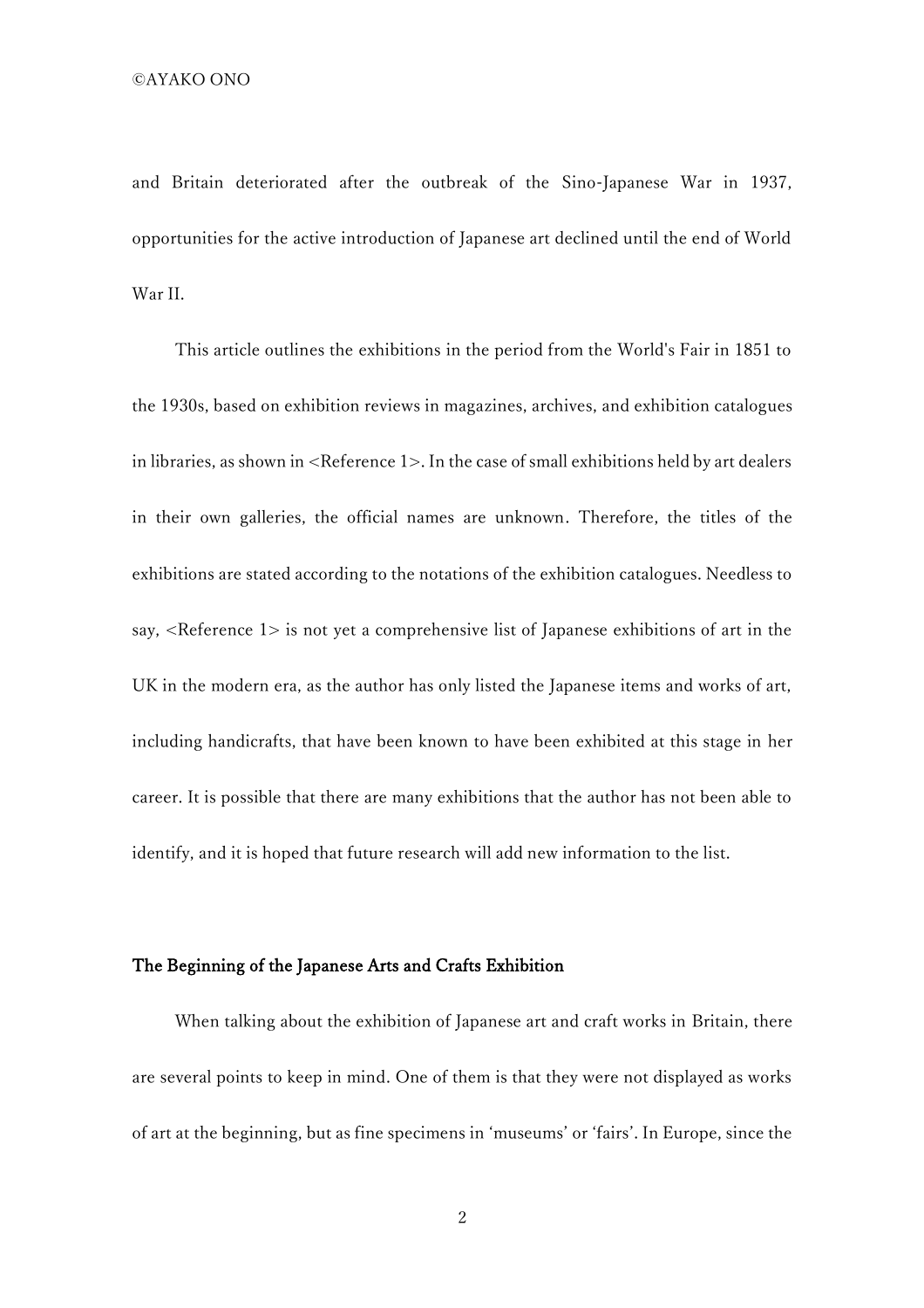Age of Discovery, there has been a culture of collecting plants, animals, and minerals from all parts of the world, as well as new and unusual objects not found in the home country, and displaying them in chronological and systematic order. The 'cabinets' of Renaissance Italy, for example, were the earliest examples of this practice, which developed into what is known as natural history. In seventeenth-century Britain, the Royal Society (1660), an inheritor of Francis Bacon's idea of systematizing knowledge through experimentation and observation, and the Ashmolean Museum (1677), Oxford University were such institutions which displayed in this way.<sup>1</sup>

The Society for the Encouragement of Arts, Manufacture and Commerce was founded in 1754 by the enlightenment of William Shipley (The Society was granted a Royal Charter in 1847 and permitted to use the term 'Royal' in 1908. It became the Royal Society of Arts). The Society was founded to encourage agriculture, manufacturing, science and technology, and the promotion of trade, based on the idea that creative ideas would lead to prosperous social progress.<sup>2</sup> It was at the urging of this organization that the world's first World's Fair was held in 1851. Although the Industrial Revolution in Britain had taken place, the mass production by machines had resulted in a decline in the quality of industrial products. Therefore, the Society sought to educate those involved in production and manufacturing by organizing an exhibition of the country's best industrial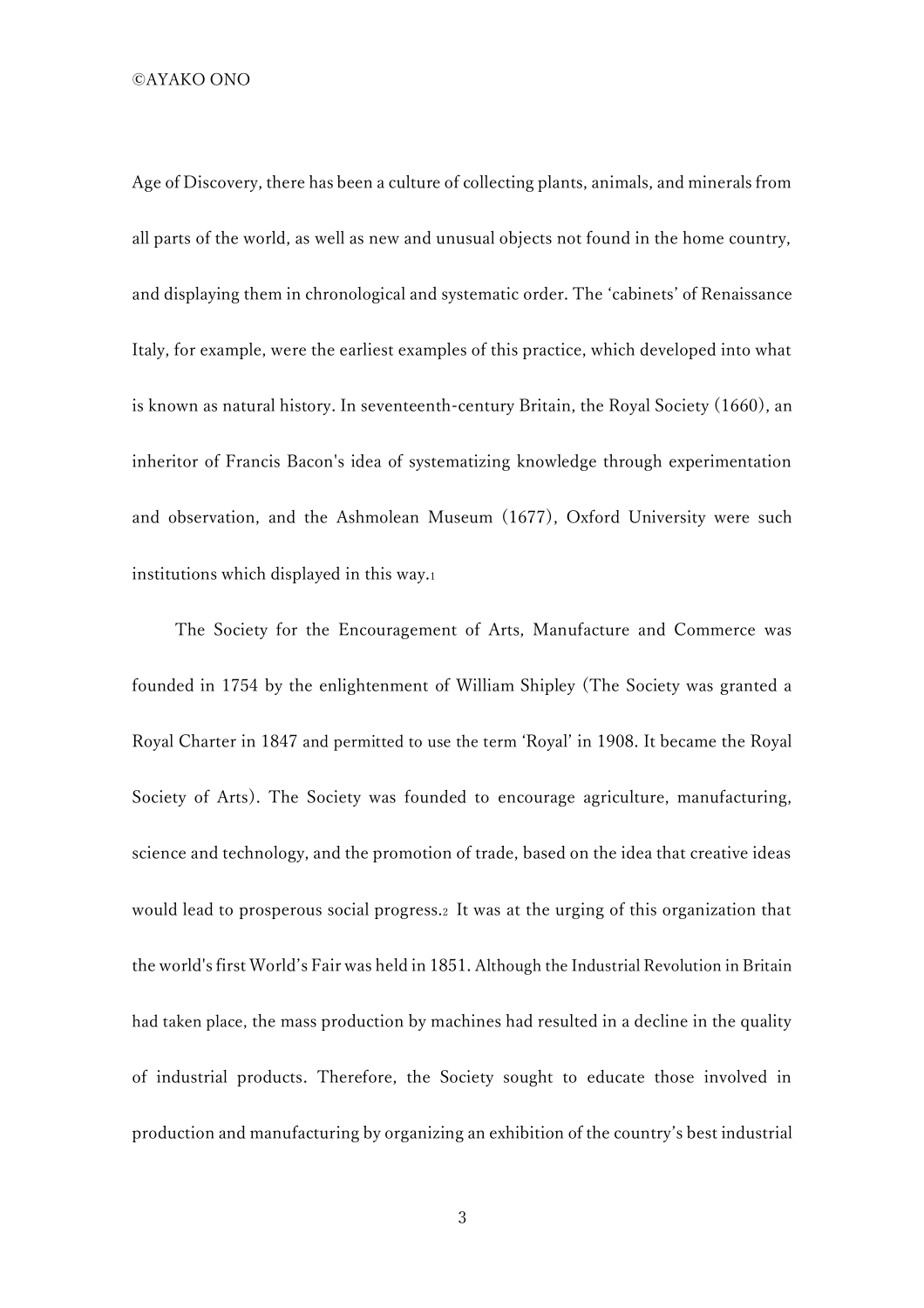products in order to improve the quality of industrial products.<sup>3</sup> These developments would eventually evolve into the World's Fair, with the addition of Queen Victoria's husband, Prince Albert, at the urging of Henry Cole. As His Royal Highness indicated, 'I conceive it to be the duty of every educated person closely to watch and study the time which he lives',4 the purpose of the exposition was to educate the public by bringing together the finest goods from around the world.<sup>5</sup>

Public displays of Japanese arts and crafts in Britain in the 1850s and early 1860s included the World Expositions of 1851, 1853, and 1862, the Japanese Exhibition at the Old Watercolour Society, Pall Mall East, London (1854), and the Exhibition of the Art Treasures of the United Kingdom, Manchester (1857). As the official name of the World's Fair indicates, the products on display were mainly industrial products. Most of the Japanese exhibits were craftwork such as lacquerware, bronze ware, bamboo work, and chests. The Exhibition of the Art Treasures of the United Kingdom, Manchester was an exhibition of outstanding works of art from the British national collection in Manchester, the industrial city that supported the prosperity of the Victorian era. In this respect, it was different from the International Exposition, which focused on industrial and industrial products. In this exhibition, Japanese ceramics were displayed in the cases labeled 'Japanese' in the Oriental Ceramics section of the exhibition. Other items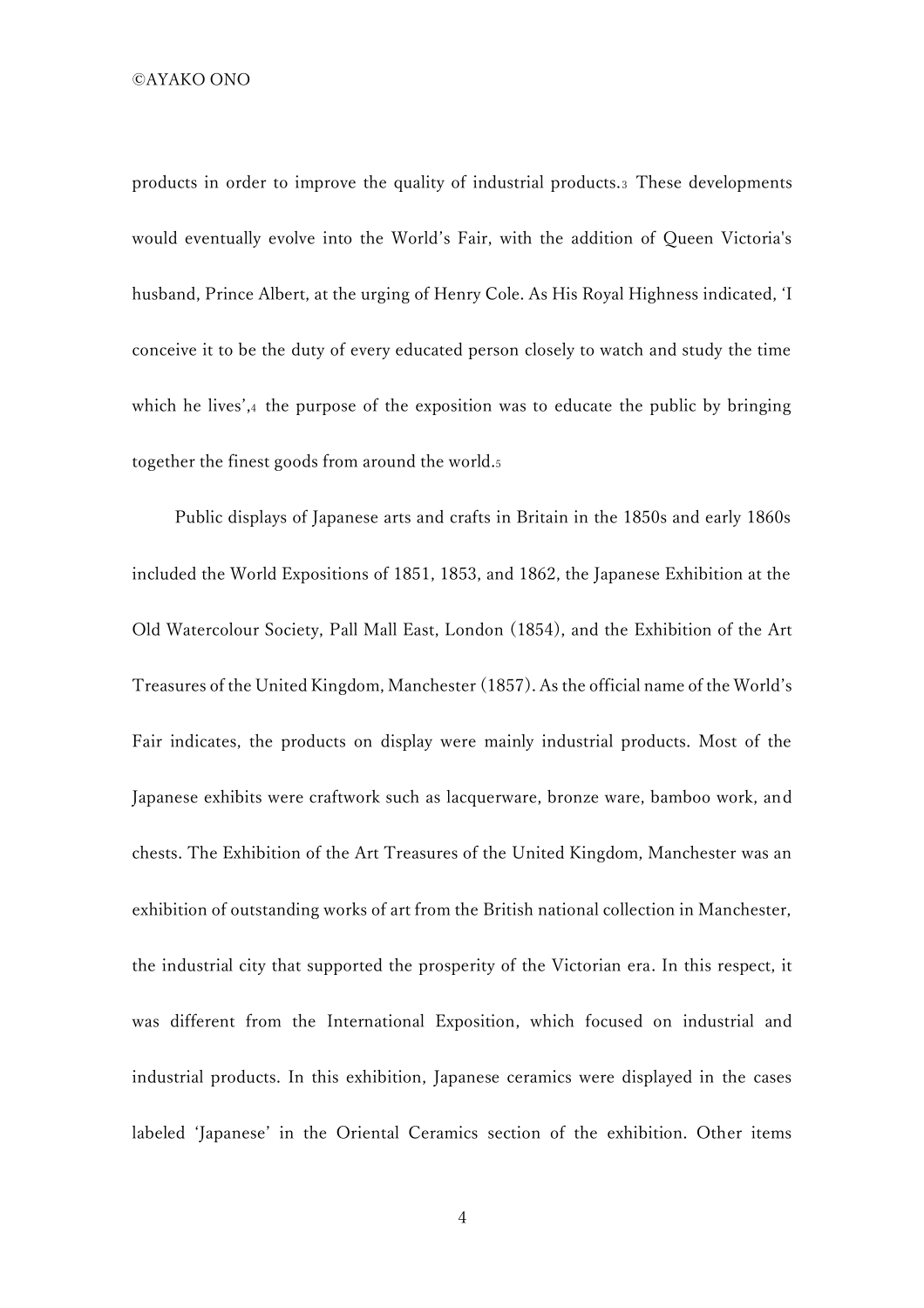included Lord Cadogan's lacquerware, the Duke of Portland's chests and screens, and the royal family's armor from Windsor Castle in the Decorative Arts section.<sup>6</sup> A supplemental catalogue also shows that Sir William Russell exhibited sixteen woodcuts. <sup>7</sup> The Burlington Fine Arts Club's 1899 membership directory states that 'It will be remembered that the Exhibition at Manchester in 1857 was the first formed solely to show the Fine Arts as such, whilst the first important Collection of Works of Art on loan at South Kensington was held in 1862'. This may indicate that by the late 1850s, Japanese artifacts and prints were gradually beginning to be recognised in some quarters as 'works of art'.<sup>8</sup>

### Exhibition of public and private collections

Some of the Japanese items exhibited at the International Exposition were housed in the Museum of Manufactures. The museum, whose establishment was made possible by the proceeds of the 1851 International Exposition, was founded in 1852 and the history of the museum dates back to 1830s. In 1837 the Government established a School of Design at Somerset House under the auspices of the Department of Practical Art and collected examples of good design work as samples for use in manufacturing practice. When the school moved to Marlborough House in 1852, a Museum of Manufactures was established to house the samples of teaching materials that had been collected by that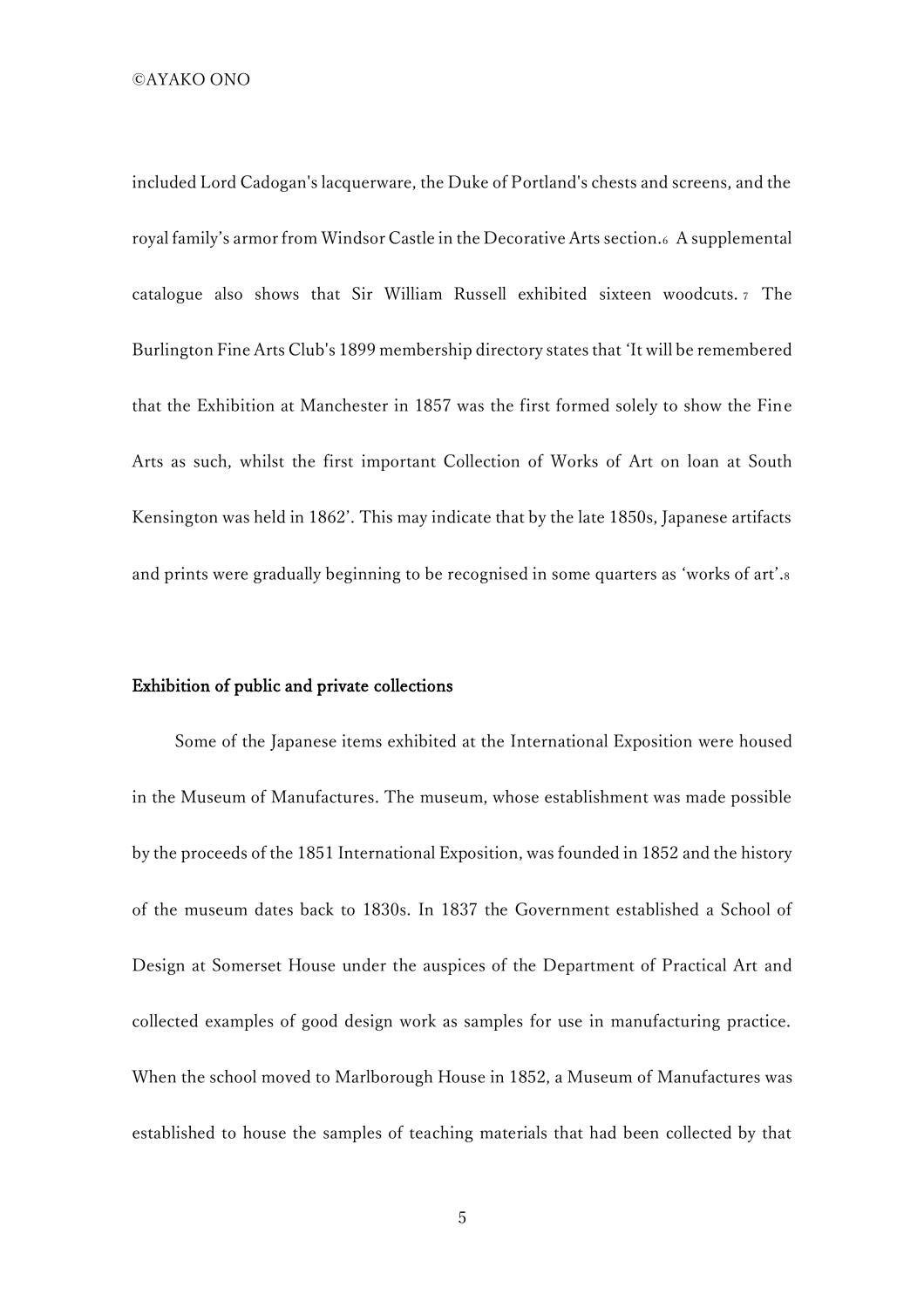time, together with the exhibits purchased at the exposition. The purpose of the installation was to educate students, manufacturers, workers engaged in manufacturing. In 1857 it moved to South Kensington and became known as the South Kensington Museum, and was later renamed the Victoria and Albert Museum in 1899 (hereinafter the V&A). The V&A purchased four pieces of Japanese lacquerware in mother-of-pearl inlay displayed at the 1851 International Exposition as well as lacquerware, bronze ware and bamboo work from the 1854 'Japan Exhibition'.<sup>9</sup> In other words, Japanese arts and crafts were displayed as examples of excellence in the culture of nineteenth-century expositions and museums, which were designed to educate the public, especially manufacturers and the general public.<sup>10</sup> Japanese arts and crafts were also exhibited for this purpose in regional cities in Britain. For example, in Glasgow, which had a close relationship with Japan through shipbuilding and other industries, the chief curator of the city museum, James Peyton, asked Robert Henry Smith, professor of engineering at Tokyo Imperial University, to act as an intermediary in an exchange of goods between Glasgow City and the Tokyo Imperial Museum in 1878-79. Peyton wished to enrich the Japanese art collection by 'bartering'. The Japanese gifts to Glasgow included export handicrafts from the *Meiji* period and items related to Japanese life and culture, such as ceramics, lacquerware, raw silk, sake and wood. Some of these items were displayed on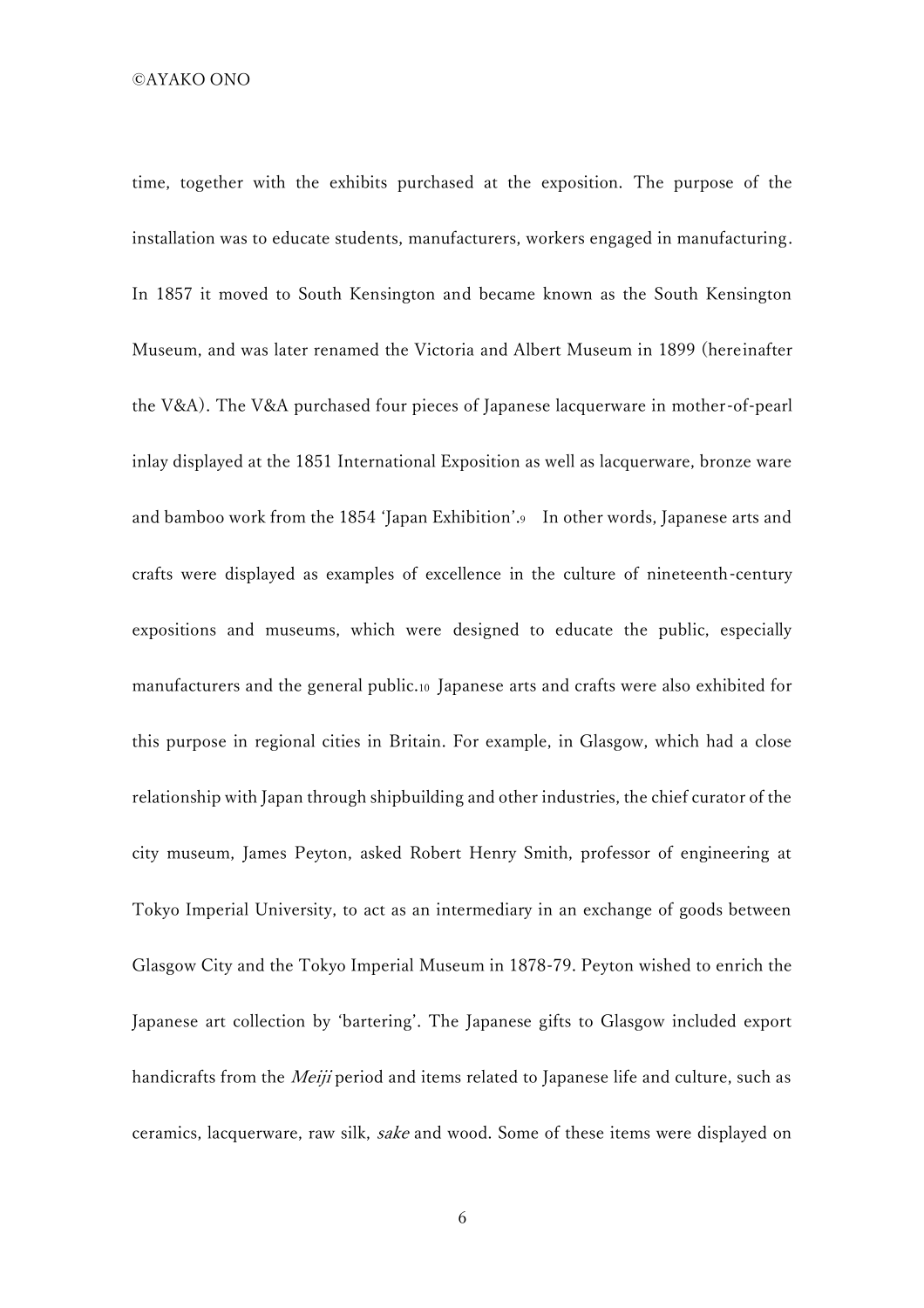the upper floor of the Corporation Galleries, located in the centre of Glasgow City.<sup>11</sup> The gallery also held an exhibition of Oriental art from December 1881 to April of the following year, mainly on loan from the V&A, Lord and Lady Elgin, and Mr. and Mrs. Liberty.<sup>12</sup> According to a report from the city's museum, about 30,000 people visited the exhibition, and many designers and art students viewed the exhibits for the purpose of learning.<sup>13</sup>

Although these state and government-initiated exhibitions, including the International Exposition, also included works on loan from private collections, by the 1870s, museums held exhibitions dedicated to Japanese art using these private collections. It might be possible to say that the museum tried to fulfill its social mission of educating the public by exhibiting not only the museum's collection but also private collections. In 1876, for example, the V&A's annex, Bethnal Green Museum, displayed the collection of William Alt, known for his former Alt House in Nagasaki, and the collection of Oriental ceramics by Augustus Wollaston Franks, curator of the British Museum, which meant that these private collectors collected enough Japanese art and craft works to have a single exhibition. From the exhibition catalogues, we can see that the method of exhibition was to organise and classify, or systematise, collected items and display the collection in this way. Alt came to Japan in 1859 and opened the trading company in Nagasaki, which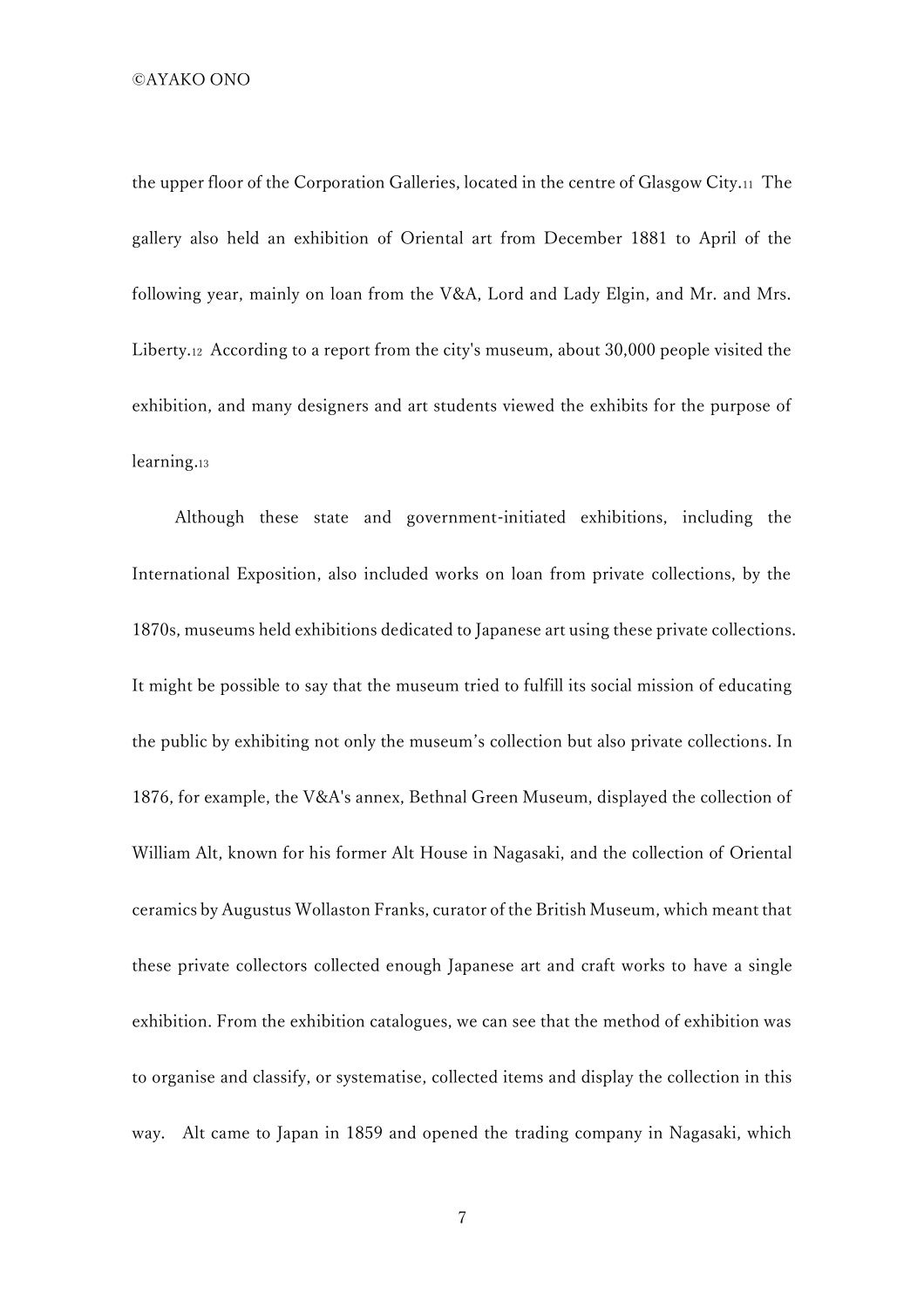was opened to the public under the *Ansei Treaties*, and he is especially known for making a fortune in the tea business.<sup>14</sup> He also imported second-hand ships and weapons from abroad, and he was visited by a number of late-bakufu patriots, and was particularly close to Iwasaki Yataro of the Tosa clan. In the preface to the exhibition catalogue, the exhibition catalogue states that much of his collection is from the twelve years of his life in Japan, from 1859 to 1871, when he was a *daimyo* (or nobleman). The preface to the exhibition catalogue states that many of the items in his collection were gifts from *daimyo* (or 'princes' in the original) and Japanese officials, and were not normally available.<sup>15</sup> According to Alt's own exhibition catalogue, the exhibition included 1,629 pieces of lacquerware, wood and ivory carvings, cloisonné, armor, ceramics, clothing, screens, books and paintings. Although Alt reportedly consulted James Lord Bowes' Japanese Ceramics and other works in his catalogue, it is interesting to note that private collectors, who are not so-called 'experts', have organised and described their collections in this way and published them in books and exhibition catalogues. <sup>16</sup> The whereabouts of his collection at present is not known; however, the V&A houses a collection of wakizashi side-armors as part of the Alt collection. It is imagined that Alt, who interacted with the late Shogunate patriots, must have kept these wakizashi with great care.

Franks, on the other hand, was a curator at the British Museum and was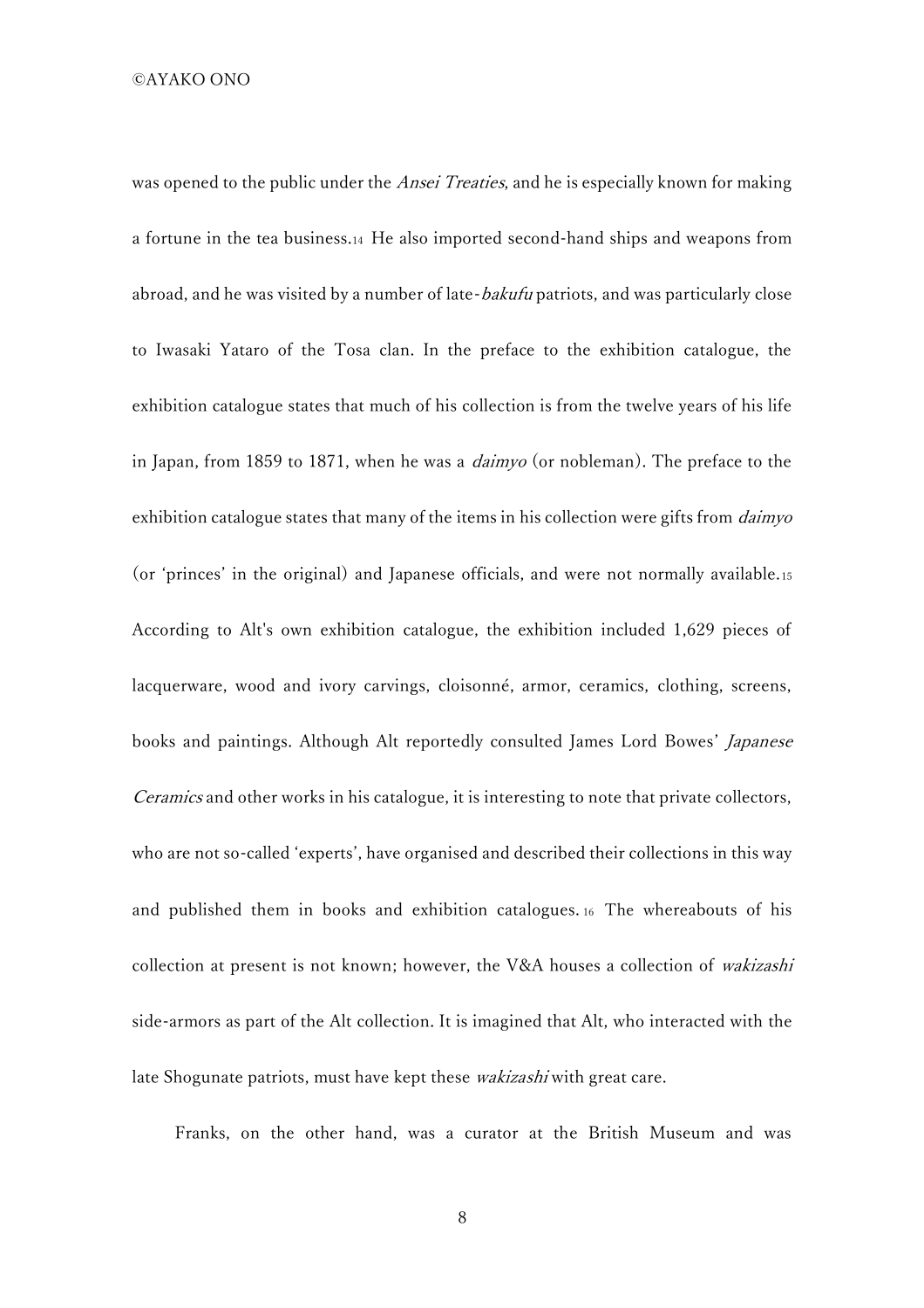instrumental in enriching the museum's collection.<sup>17</sup> He joined the British Museum in 1851, at the time of the World's Fair, as a curator, and worked there until 1896. The British Museum was founded in 1753, in a different time and background from the V&A, when Sir Hans Sloan's bequeathed his extensive collection to the British Government. Lord Sloan's original collection included Japanese ceramics acquired from the family of the German doctor Engelbert Kämpfer, but it was Franks who played a major role in shaping the British Museum's Japanese art collection.<sup>18</sup> He also had a private collection of Japanese ceramics and netsuke, and an exhibition of Oriental ceramics at Bethnal Green showcased his private collection. The catalogue published to coincide with the exhibition was written by Franks himself, and the first edition was published in 1876, with a second, substantially revised edition published two years later in 1878. In the preface to the first edition of the book, he writes, 'Many other collections contain larger and finer specimens than are here to be found, such for instance as the brilliant series formed by Mr. Alfred Morrison or Mr. Louis Huth; but it is probable that none of them illustrate so fully the different varieties of porcelain which have been produced in the manufactories if China and Japan'.<sup>19</sup> The preface to the second edition states that 'Since the publication of the first edition of this catalogue, I have endeavored to render the collection more complete; especially in the Japanese sections, which were far from illustrating in a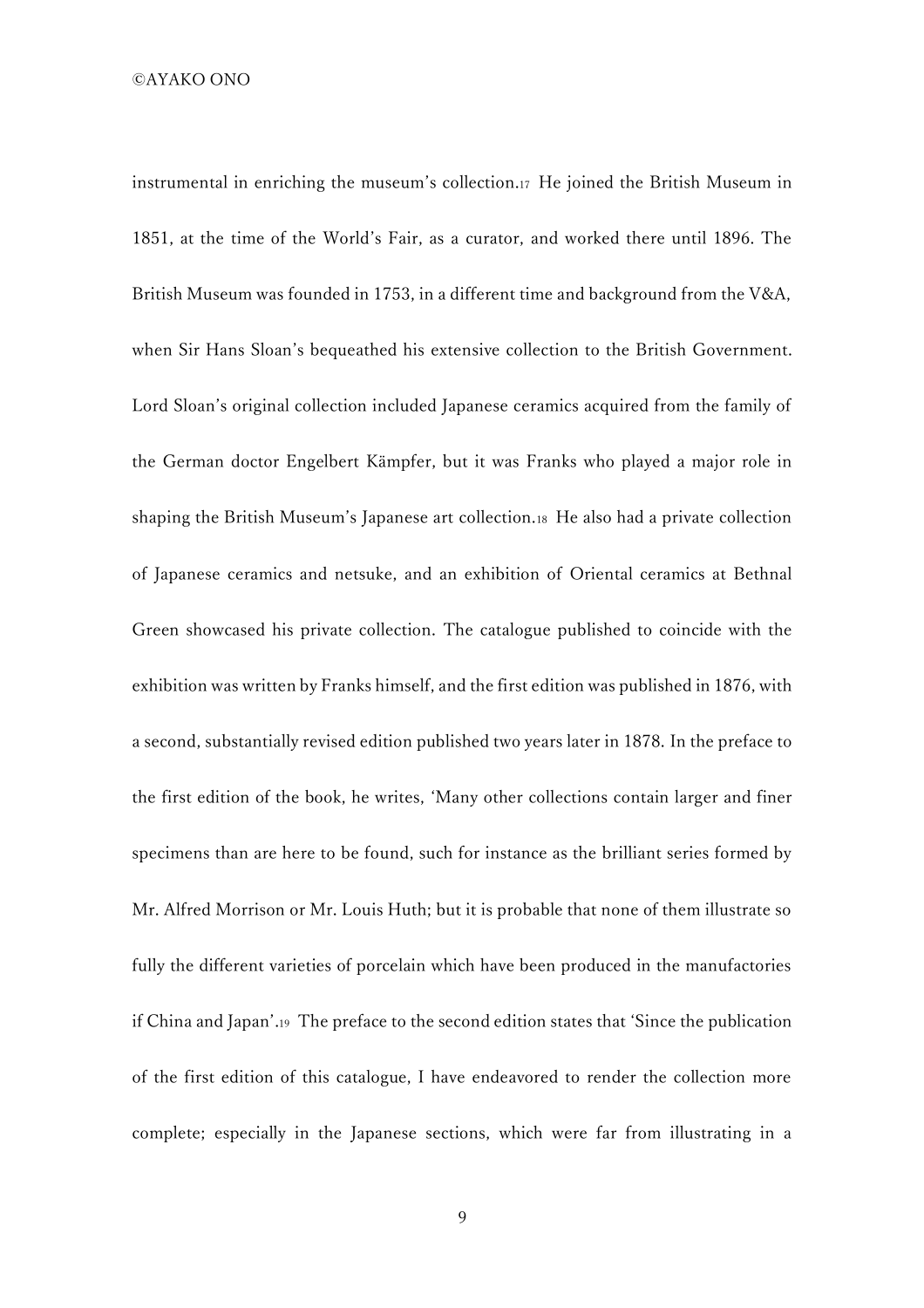satisfactory manner that important branch of ceramic art', indicating that Franks had further enriched his collection of Japanese ceramics. <sup>20</sup> Franks attempted to collect comprehensively, organise, and systematically present the ceramics of the East, including Japan. In an attempt to enrich the national collection, his collection was donated to the British Museum. Although Franks himself never built up a collection of Japanese paintings, he enhanced the British Museum's Japanese art collection by purchasing the collection of the British medical doctor William Anderson in 1881. Anderson organised his own collection into A Catalogue of Japanese and Chinese Paintings in the British Museum (1886) and published The Art of Painting in Japan the same year. As previous studies have shown, Anderson's collection itself shows his intention to systematically collect Japanese art history from a naturalistic perspective.<sup>21</sup> In 1888, the British Museum held an exhibition of Chinese and Japanese Paintings, focusing on works from Anderson's former collection. A Guide to the Exhibition of Japanese Paintings in China by Sidney Colvin (1845-1927), head of the Department of Prints and Drawings, was published to coincide with the exhibition, which includes a floor plan of the exhibition.<sup>22</sup> In this exhibition, according to Hiroko Kato, Japanese paintings from the fifteenth century onward, were categorised by school and displayed.<sup>23</sup>

As discussed above, Japanese items were displayed as part of state-sponsored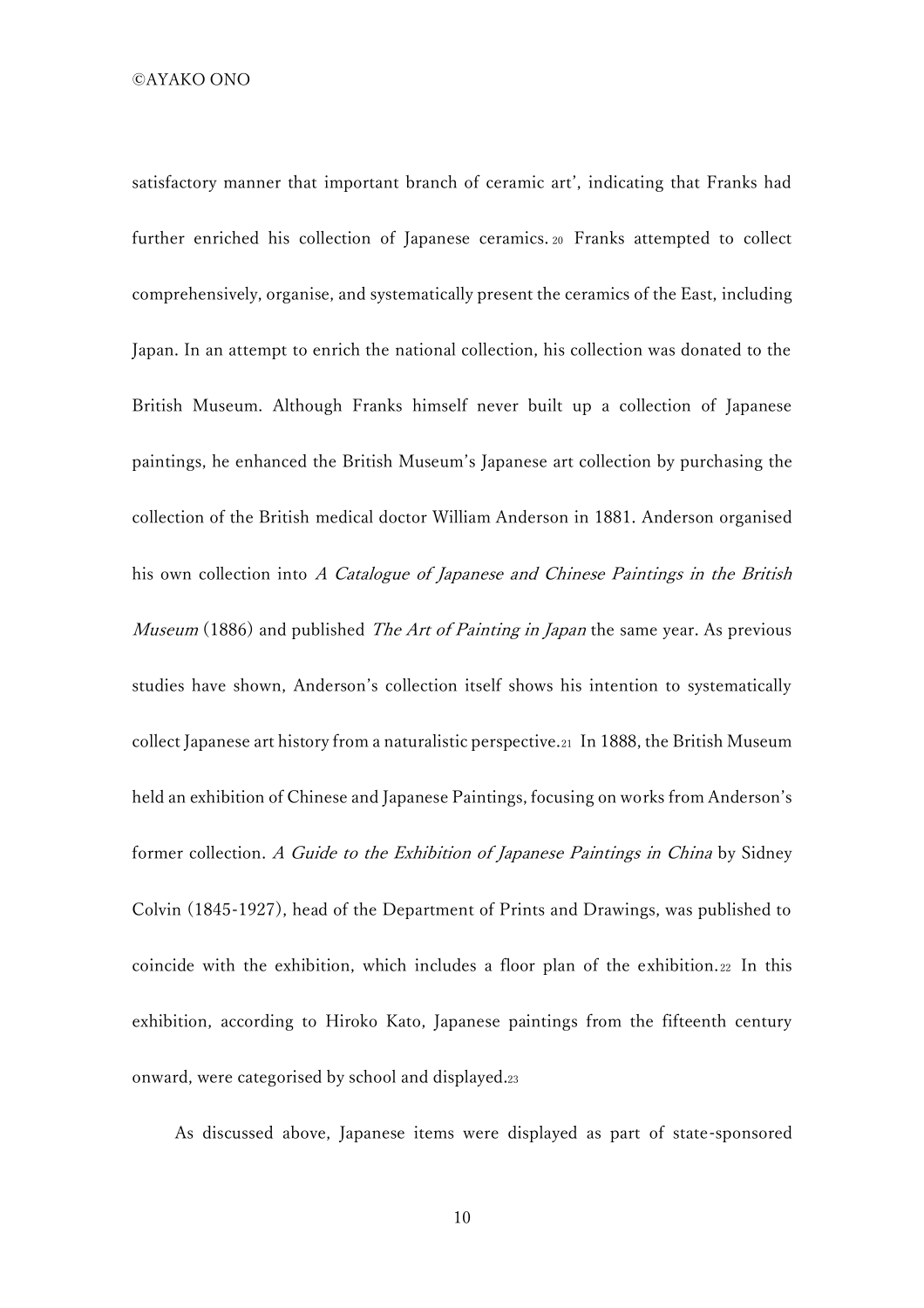educational activities for the public after 1851, but by the 1870s, large private collections were also displayed in the museums.

# Private collections and art clubs

Japanese art in the private collections was also exhibited at the Gentleman's Club. The Gentlemen's Club is a members-only club for upper-class men, founded by people with common interests in the arts, sports, travel and politics. When it was first founded in the eighteenth-century, membership was for upper class only; however, by the nineteenth-century, membership was open to the gentleman class, who had made their fortunes through the industrial revolution. Clubs such as the Burlington Fine Arts Club, founded in 1866, were formed by groups of gentlemen interested in art, and they had exhibitions regularly. They had a clubhouse in Piccadilly. The club was mainly a group of people with a particular interest in printmaking and drawing, and from around 1857, people interested in art brought their acquired works of art to the club for critique and exchange information.<sup>24</sup> Before the establishment of the V&A, and before the British Museum's collection grew, these venues were valuable.<sup>25</sup> The club-sponsored exhibitions were held on loan from members (or non-members, as the case may be). According to the club's records of 1899, the first exhibition was held in 1867, and 'Japan' is represented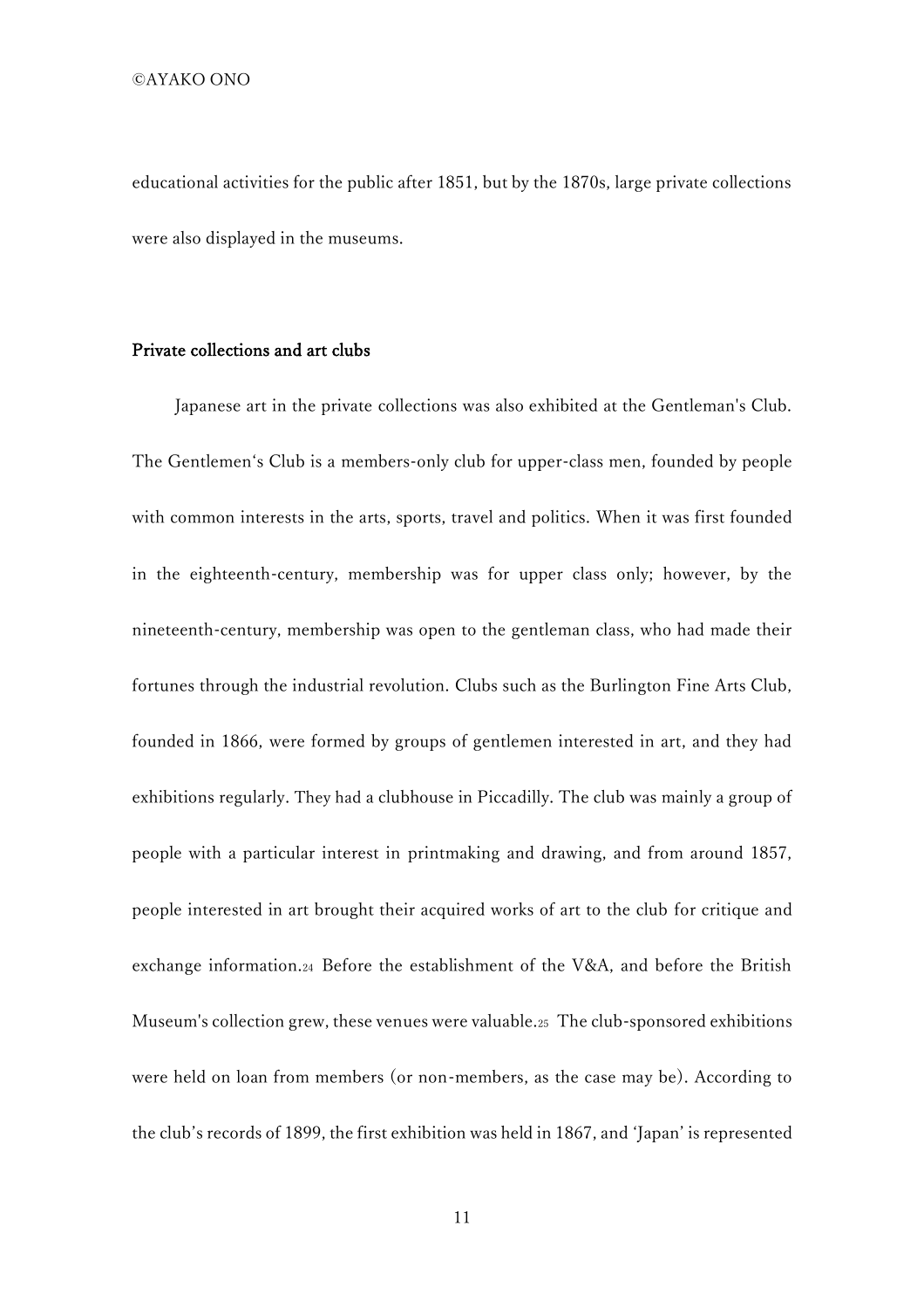in the titles of the exhibitions: the Japanese Lacquer Art Exhibition (1875), the Exhibition of Japanese Chinese Art (1878), the Exhibition of Japanese Prints and Drawings (1888), and the Exhibition of Japanese Lacquer Art and Metalwork (1894).<sup>26</sup> The exhibitors were well known collectors of Japanese art, including William Cleverly Alexander, William Anderson, Frank Dillon, Ernest Satow (non-member), and Augustus Wollaston Franks. A committee was organized for the exhibition and a catalogue was published.

Such clubs existed in regional cities as well. The Liverpool Art Club, for example, hosted an exhibition of Japanese art in the 1870s. The club was founded by James Lord Bowes, who had made his fortune through the wool trade and was instrumental in the promotion of Japanese culture and art in the provinces. In the 1870s, exhibitions on Oriental and Japanese themes such as the Exhibition of Oriental Art (1872), the Exhibition of Japanese Cloisonné Art (1874) <sup>27</sup> and the Exhibition of Japanese Lacquerware (1875) were held.<sup>28</sup> Of these, the cloisonné and lacquerware exhibitions were the main exhibits of Bowes' collection. Bowes first saw Japanese goods at the 1862 World's Fair and was fascinated by the Japanese arts and crafts he saw at the Paris World's Fair in 1867, and over the course of his life he built up a large collection of Japanese art, estimated to be over 2,600 pieces,  $29$  many of which were *Meiji* crafts produced for export.<sup>30</sup> Bowes was appointed the first Honorary Consul of Japan to Liverpool in 1888,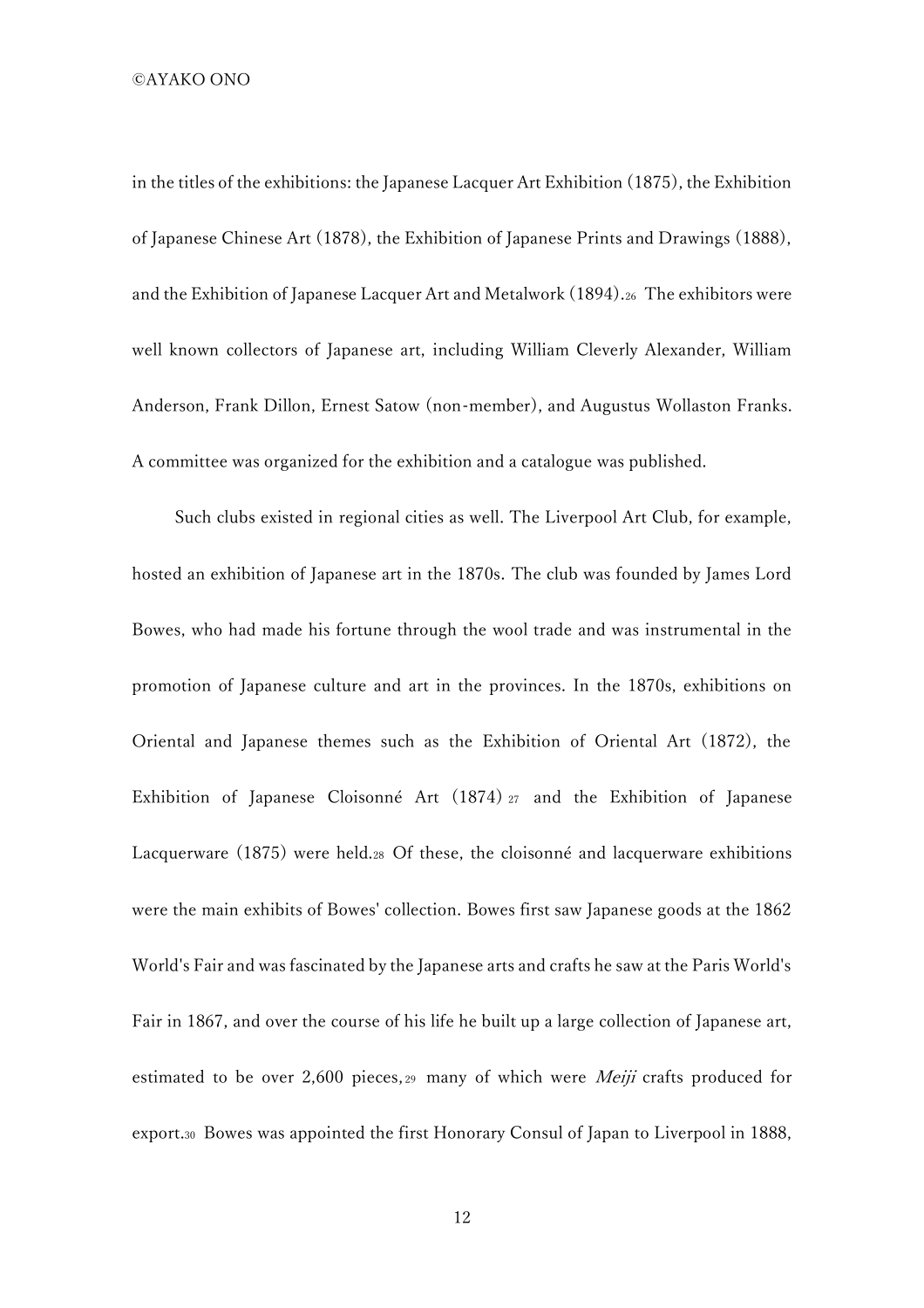which shows his contribution to the promotion of Japanese art and culture in the provincial cities. Outside of club activities, he was active in showing his private collection to the public, including the addition of the Japanese Art Museum to his home in 1890 and the 'Japanese Fancy Fair' the following year.

#### Art dealers and art galleries

 In nineteenth-century England, as the economy grew, the middle class grew in overwhelming numbers along with the newly wealthy. They sought housing and, in an attempt to get as close as possible to the upper classes, began to buy art to decorate their interiors. Amidst these changes in social conditions, the number of art dealers and the art galleries they ran grew rapidly in the second half of the 19th century. The painters sought to exhibit in major exhibition organisations such as the Royal Academy, the Grosvenor Gallery, the Royal Society of British Artists, the New English Art Club and the Royal Watercolour Society, while also exhibiting their work in art dealer galleries such as the Fine Art Society. Non-juried organizations and galleries run by art dealers held exhibitions of a variety of non-traditional genres.

The most notable of these is the Fine Art Society, which opened on Bond Street in 1876. Still a well-established institution in London today, the Society was a pioneer in the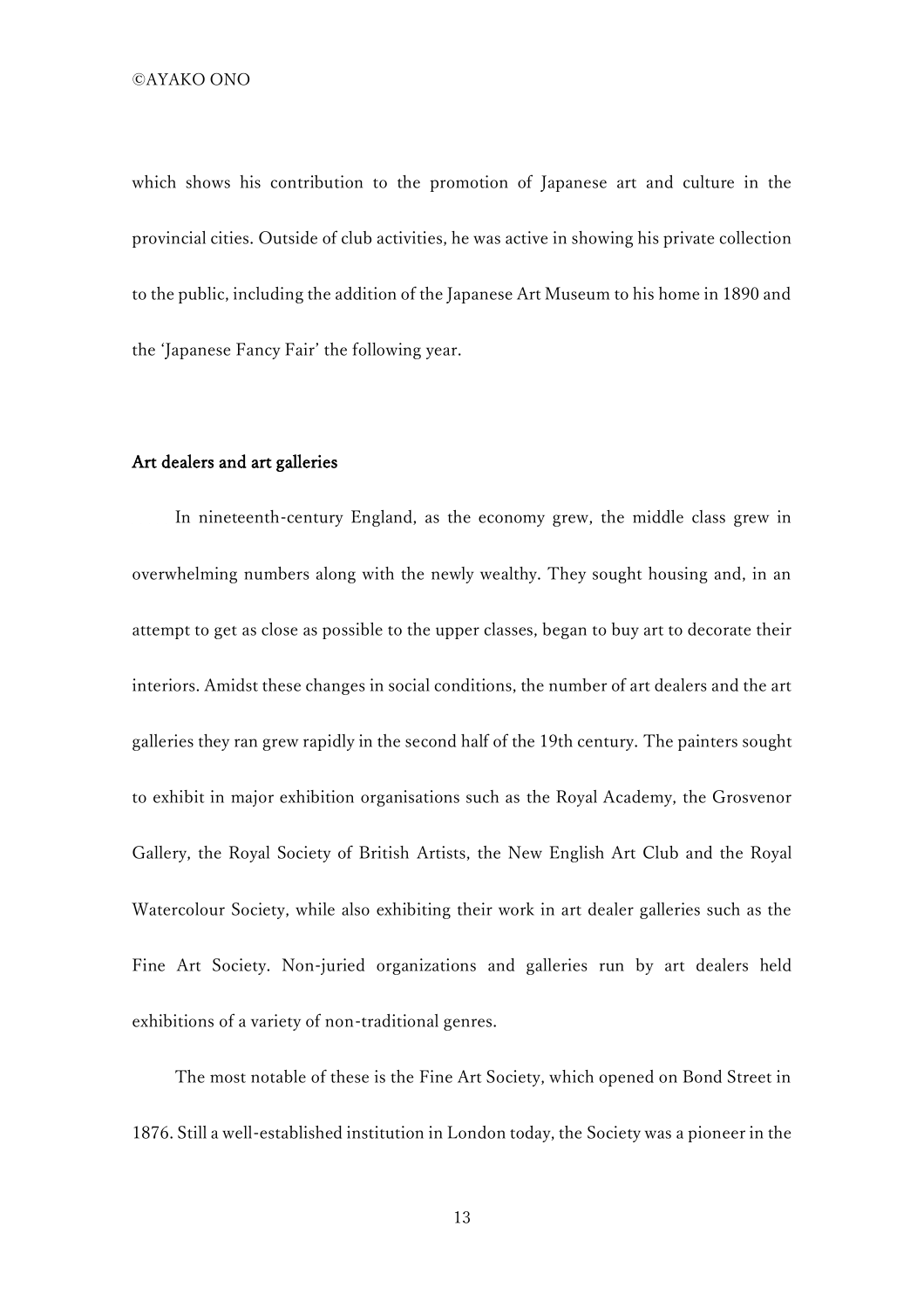field of galleries that hosted artists' solo exhibitions, and its first president was Marcus Huish, editor of the *Art Journal* and a founding member of the Japan Society. The Fine Art Society is well known for its support of Whistler, who won his case against John Ruskin, but fell on hard financial problems. Whistler went to Venice in 1879 to make etchings, and in 1880 he had a solo exhibition at the Fine Art Society to sell his work. According to the records of the Fine Art Society, the first exhibition on Japanese art was held in 1888,<sup>31</sup> followed by Hokusai: Drawings and Prints (1890), Japanese Lacquerware, Metalwork and Netsuke (1893), Japanese Prints (1893), the Japanese Dollars Exhibition (1909), the Second Japanese Print Exhibition (1910), the Exhibition of Old Japanese Paper and Colored Paper (1914), the Exhibition of Hiroshige (1914), the Exhibition of Contemporary Japanese Prints and Bonsai (1926), and the Kitazawa Rakuten Exhibition (1930). Whistler also went there as an art dealer dealing mainly in paintings, drawings, and prints. We can see that he was constantly dealing in Japanese art.<sup>32</sup>

In addition to the Fine Art Society, other Japanese art exhibitions were held at galleries that were gaining momentum at the time, such as Dowdeswell and Goupil Gallery, but I would like to mention Thomas Joseph Larkin's Japanese Gallery here. Not much is known about Larkin, but he was born in Cork, Ireland, and stayed in Japan in the 1870s as an honorary foreign employee working for the Ministry of Posts and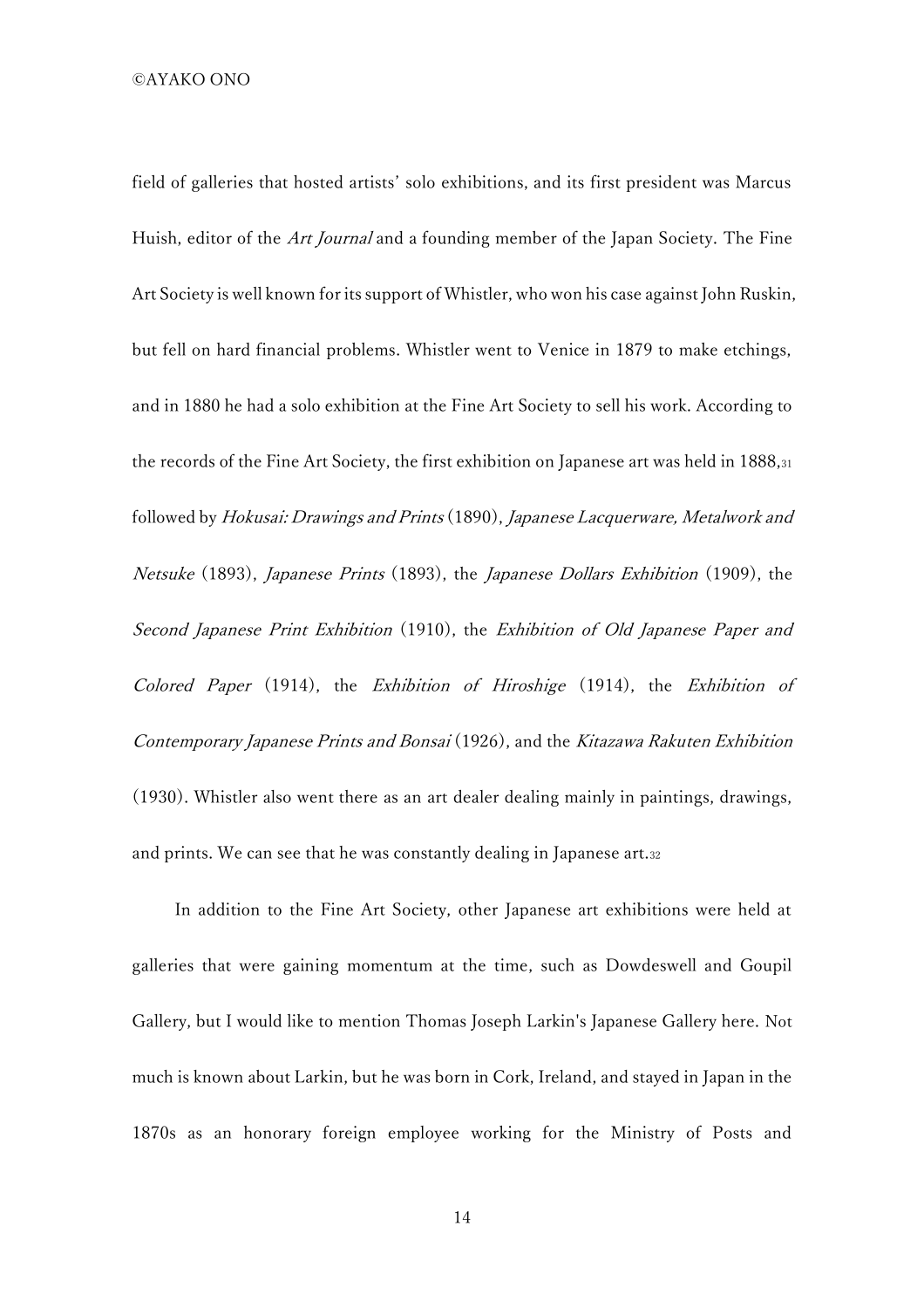#### Telecommunications.

The Honorary Foreign Employee - Correspondence states that '...Joseph Morris, Thomas Larkin, and James Octavius Frye were hired in 1871 for three years at \$150.00 each per month, beginning in 1871 while Larkin's contract expires on August 2, so we decided to hire him on July 10, increasing his salary to two hundred yen per month for one more year'. Larkin's contract was later renewed, and by the time the Civil War broke out in 1877, he was apparently testing telegraph lines in Kyoto.<sup>33</sup> It is not known when Larkin left the country, but he opened the Japanese Gallery on Grafton Street in 1881 (and later moved to King Street in 1884 and New Bond Street in 1889). His gallery dealt in Japanese and Chinese ceramics and paintings, as well as works by British artists who had visited and worked in Japan.<sup>34</sup> He was well versed in Oriental ceramics and porcelain, and was a respected figure among art dealers, so much so that William Giuseppe Gulland, a trader who dealt mainly with the Orient, wrote about him in his book Chinese Porcelain.<sup>35</sup> In 1892, 1893, 1894 and 1896, he held exhibitions of Watanabe Seitei. Watanabe Seitei participated in the International Exposition in Paris in 1876 as a member of the Kiritsu Kyosho Company and stayed in France for two years. During his stay in France, he accompanied Hayashi Tadamasa to the salons of Japanese art lovers, demonstrating the techniques of Japanese painting in front of Edmond Goncourt and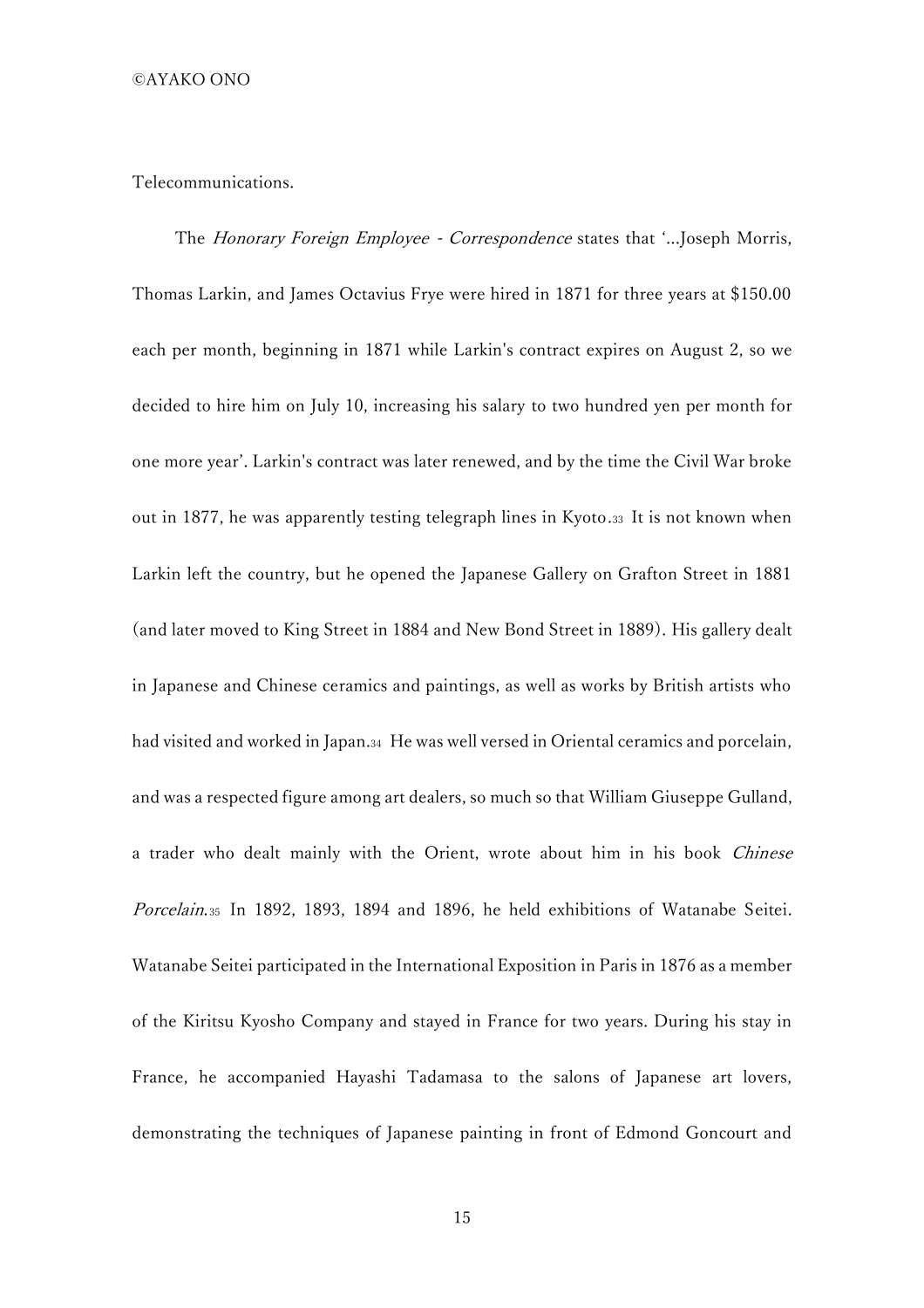Edvard Degas, and influencing the Japonisme artists of his time.<sup>36</sup> Although it is unclear how Larkin acquired Watanabe Seitei's works, a letter to Hayashi Tadamasa (dated June 22, 1886) indicates that he purchased art works through Hayashi,<sup>37</sup> and it is possible that he also purchased Seitei's works from these Japanese art dealers. There is still much to discover about how an honorary foreign employee became an art dealer selling Japanese art to his home country and about the channels he used to acquire the works.

# The Japan British Exhibition and Japanese Society

In 1910, almost 60 years after the 1851 International Exposition, the Japan-British Exhibition was held with the aim of strengthening the mutual friendship between the two countries through the Anglo-Japanese alliance. It was a time when the Japanese government, believing it had won the Sino-Japanese and Russo-Japanese wars and had joined the ranks of the powers, was beginning to adopt an imperialist policy. The British secretariat was a private company headed by Imre Kiralfi, while the Japanese Government and the Ministry of Agriculture and Commerce were on the Japanese side. The Japanese government exhibited 1,138 pieces of antiquities and 263 pieces of art from the contemporary period in order to show at the exhibition that Japan was a civilized country worthy of being a first-class country, despite the fact that the counterpart country's contact was a private company. According to *Bijutsu no Nihon* published the year before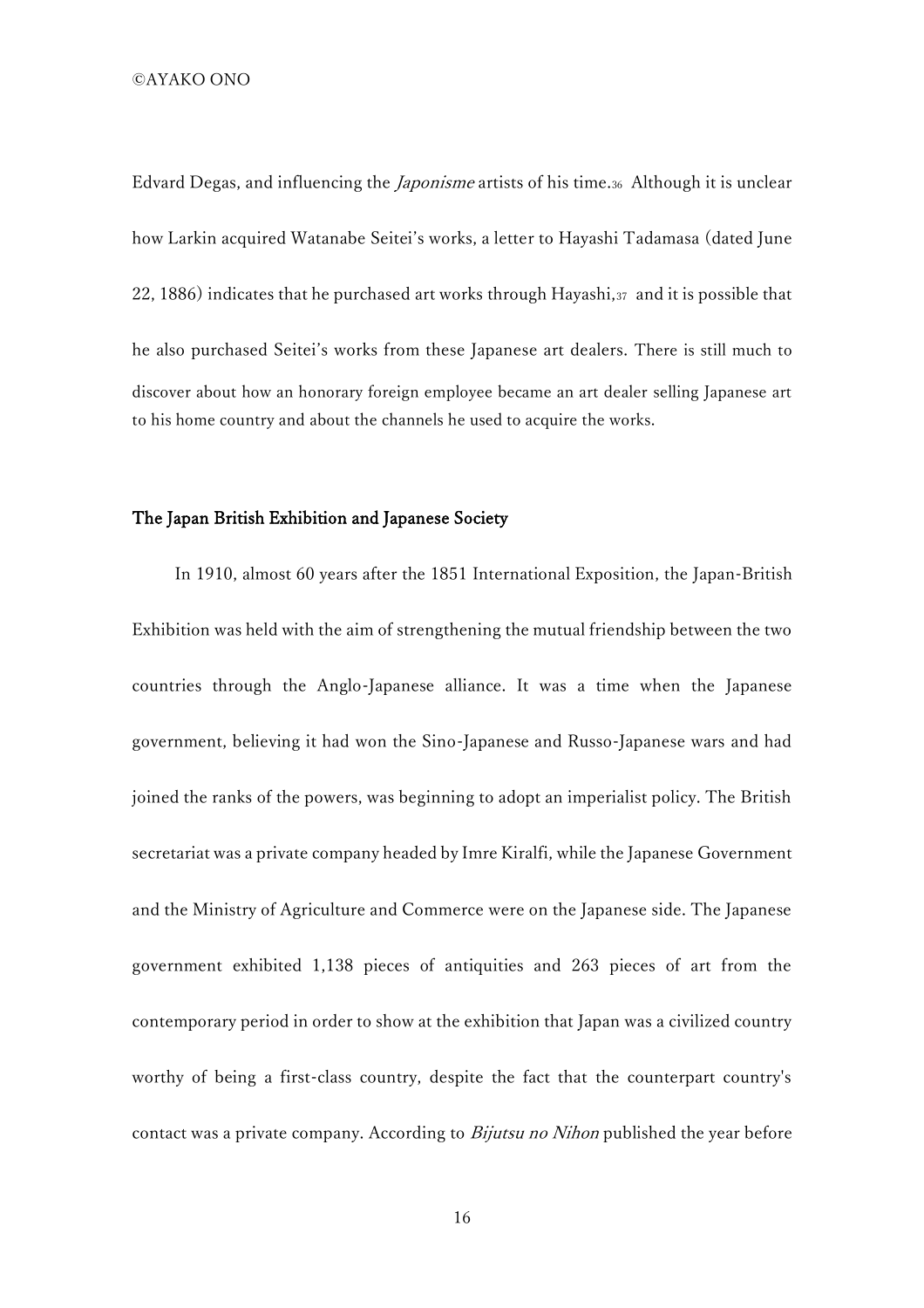the exhibition, 33 works, including the Kitano Tenjin Engi by Tosa Mitsunobu (in the Kitano Tenjin collection) and the Shotoku Taishi Statue (at Ninna-ji Temple), were exhibited. <sup>38</sup> According to Hayashi Michiko, twenty-seven national treasures, including the Birds and Beasts (Kozanji, Kyoto) and the Landscape in Summer and Winter (Manjuin, Kyoto) by Sesshu, were actually displayed in the exhibition.<sup>39</sup> It was an attempt to show the British people the history of Japanese art by exhibiting actual works of art, with an emphasis on the aspects of 'history' and 'tradition'.

In 1914, after the British-Japanese Exhibition, Yamanaka Shokai held an exhibition of Japanese screens at the Royal Society of British Painters. An illustrated catalogue with a foreword by Arthur Morrison shows that sixty-two Japanese screens from the Tosa, Kano, and Rimpa schools, dating from the sixteenth to the eighteenth centuries, were exhibited. The preface to the catalogue states that 'although screens may be classed among the few and simple articles of furniture in Japanese houses, their painted embellishment is of the nature of mural decoration' and that 'the painters of all the numerous Japanese schools have been engaged for centuries past on the work; just as they have execute the decoration of walls and panels in edifices of greater pretension--temples, palaces and the like--necessarily in a similar style and convention'.<sup>40</sup> In mid-nineteenthcentury Britain, Japanese screens were regarded as artifacts for everyday use, but by the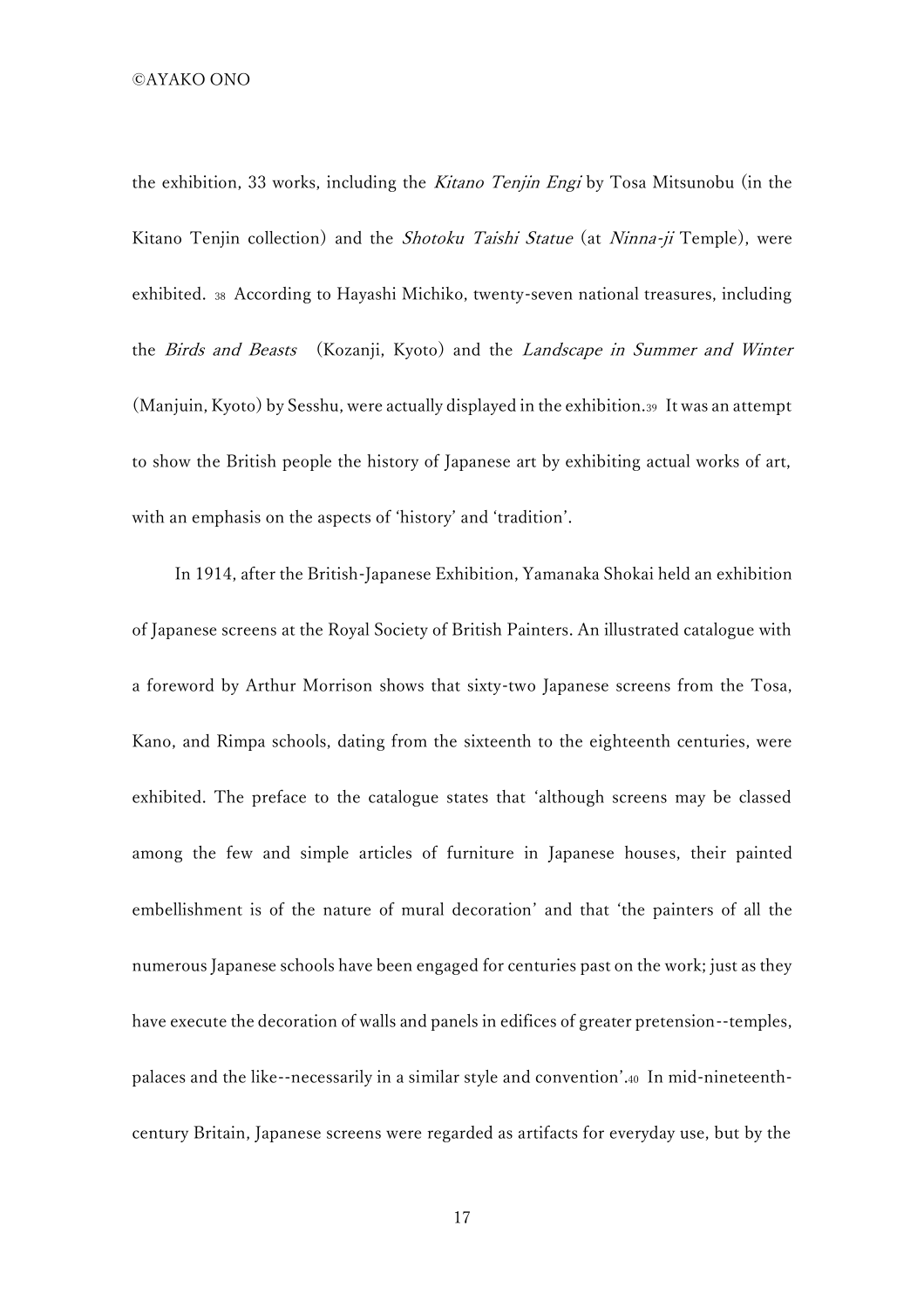beginning of the twentieth century, they had come to be understood as highly artistic works of art.

While such large-scale exhibitions were held, the number of Japanese residing in Britain increased in the 20th century, from 353 in 1907 to 1,479 in 1930. From the 1890s onwards, organisations related to Japan were established in conjunction with this, but it was mainly the Japan Society (1891) and the Japanese Association (1892) that were involved in the promotion of Japanese art.<sup>41</sup> The Japan Society was established in London with William Anderson as its first director and Kawase Masataka, Minister of Japan to the UK, as its first president, with the aim of bringing together people from around the world to promote the study of Japan.<sup>42</sup> In 1892, Okakura Kakuzo, as the head of the Tokyo School of Fine Arts, was listed in the membership list.<sup>43</sup> The association established a museum and collected Japanese art and craft works. In 1905, the Society rented the building of the Royal Society of Painters in Water Colours and held an exhibition of Japanese armour and in 1925 organised an exhibition of *ukiyo-e* at the Japanese Society's hall in Cavendish Square.<sup>44</sup> It is said that the Japanese Society was located in Leicester Square in the 1880s, but in 1919, the Society moved to Cavendish Square with the financial support of banks and trading companies, and the building was equipped with a social room, reading room, billiard room, golf practice room, card room, dining room,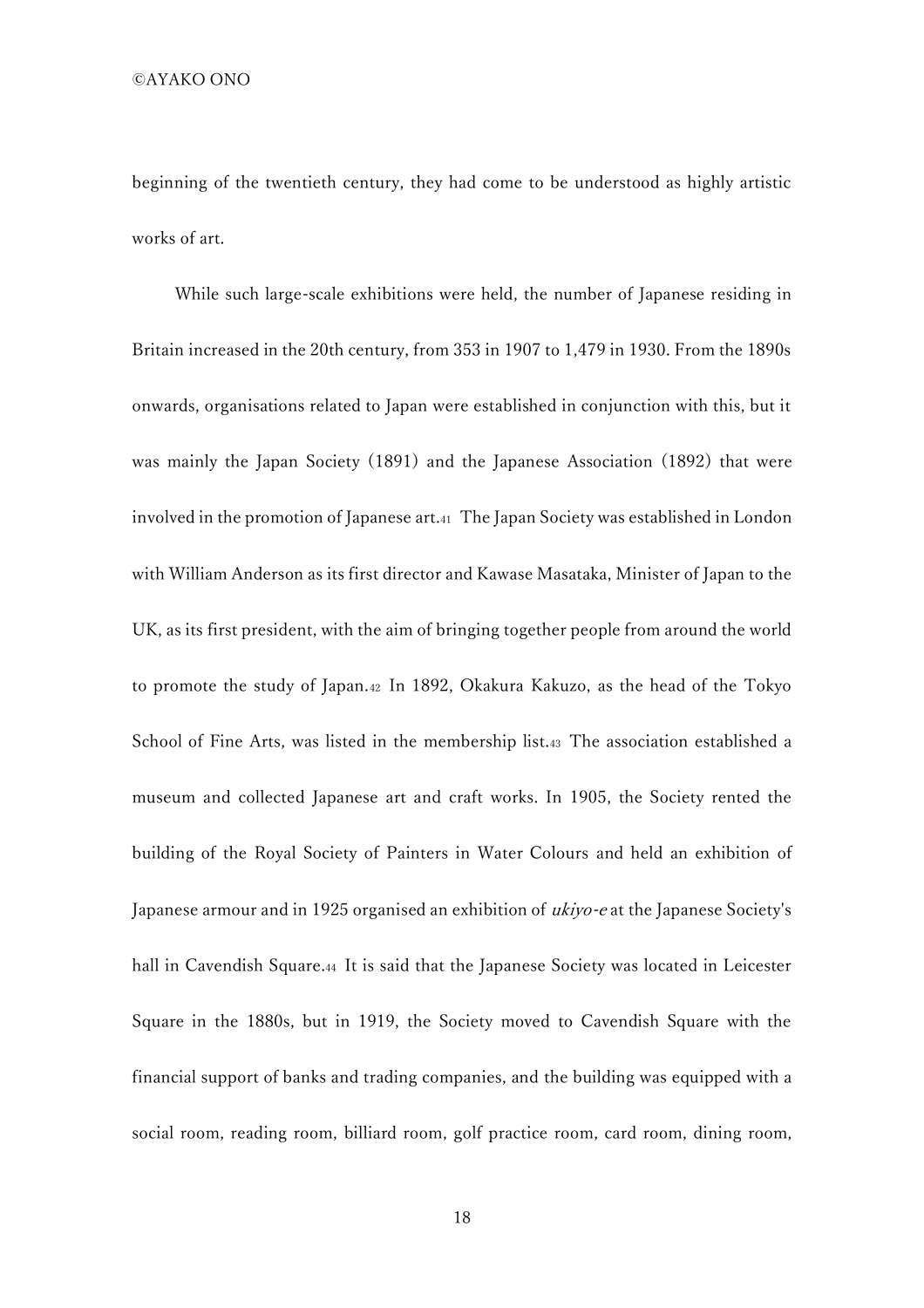special banqueting room, tavern, bathrooms, and P.O. Box. The Japanese Association was a members-only club, but by 1924 it was open to non-members who were accompanied by a member.<sup>45</sup> An exhibition of Japanese painters in Britain was held here as well, and in October 1922, more than 50 works by Chuji Kurihara were exhibited. Kurihara was one of the most successful Japanese painters in London, and in 1916 he held a solo exhibition at the Modern Gallery on New Bond Street. Kurihara donated sixty watercolors and oil paintings to the Japan Society to raise funds for victims of the Great Kanto Earthquake of 1923.<sup>46</sup> Such an exhibition of the Society of Japanese Artists was mentioned in the first issue of the *Nichiei Shin-shi* (discontinued in 1938), published by the Eastern Press in 1915.<sup>47</sup>

In addition to these artists, there are many other Japanese artists who were active at the beginning of the 20th century, including Makino Yoshio, Matsuyama Chuzo, Urushihara Mokuchu, Ishibashi Wakun, Hara Busho, Minami Kunzo, Shirataki Ikunosuke, and Tomimoto Kenkichi. Tomimoto Kenkichi's works were exhibited in the Beaux Arts Gallery, which opened in 1923 and was relatively new for its time, along with works by Bernard Leach in 1931.

## Conclusion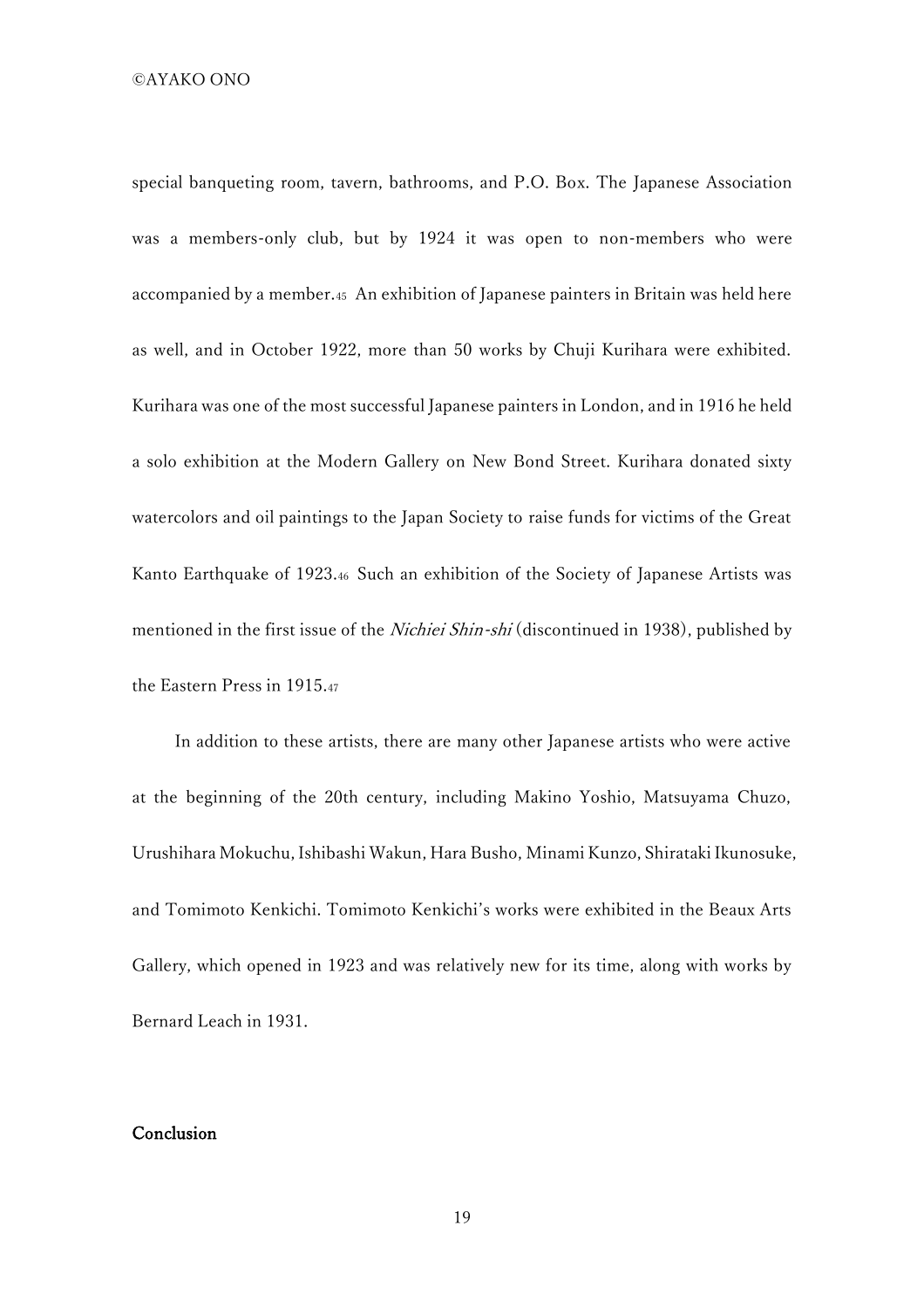William Burges noted in his review of the International Exhibition of 1862 that 'truly the Japanese Court is the real medieval court of the Exhibition'.<sup>48</sup> Journal of the Society of Arts commented that 'Manchester, Birmingham, London and Paris will each find in a Japanese collection articles that cannot be produced in their workshop'.<sup>49</sup> As Japan had not yet experienced the Industrial Revolution, they still had the fine handiwork that Europeans wanted. In mid-nineteenth-century Britain, art and crafts from unknown countries were collected, organized, classified and exhibited with great curiosity. This intellectual curiosity was not only exercised by curators of public museums, but also by individuals, as evidenced by the activities of the Gentlemen's Club. At the beginning of the 20th century, Japan voluntarily selected national treasure-level artworks for its image strategy, and exhibited them in London.

In addition, Victorian London, at the centre of the world economy, was home to many art dealers who exhibited and sold their work in art galleries. With the rise of the newly wealthy and middle class with the Industrial Revolution, patronage of the arts changed. And it led to an increase in the commercialization of artworks. Larkin, an honorary foreign employee -turned-art dealer, sold works by Watanabe Seitei, who was active in the age of *Japonisme*, or the venerable Fine Art Society held an exhibition by Kitazawa Rakuten, known for his satirical manga magazine, Tokyo Pack, and other works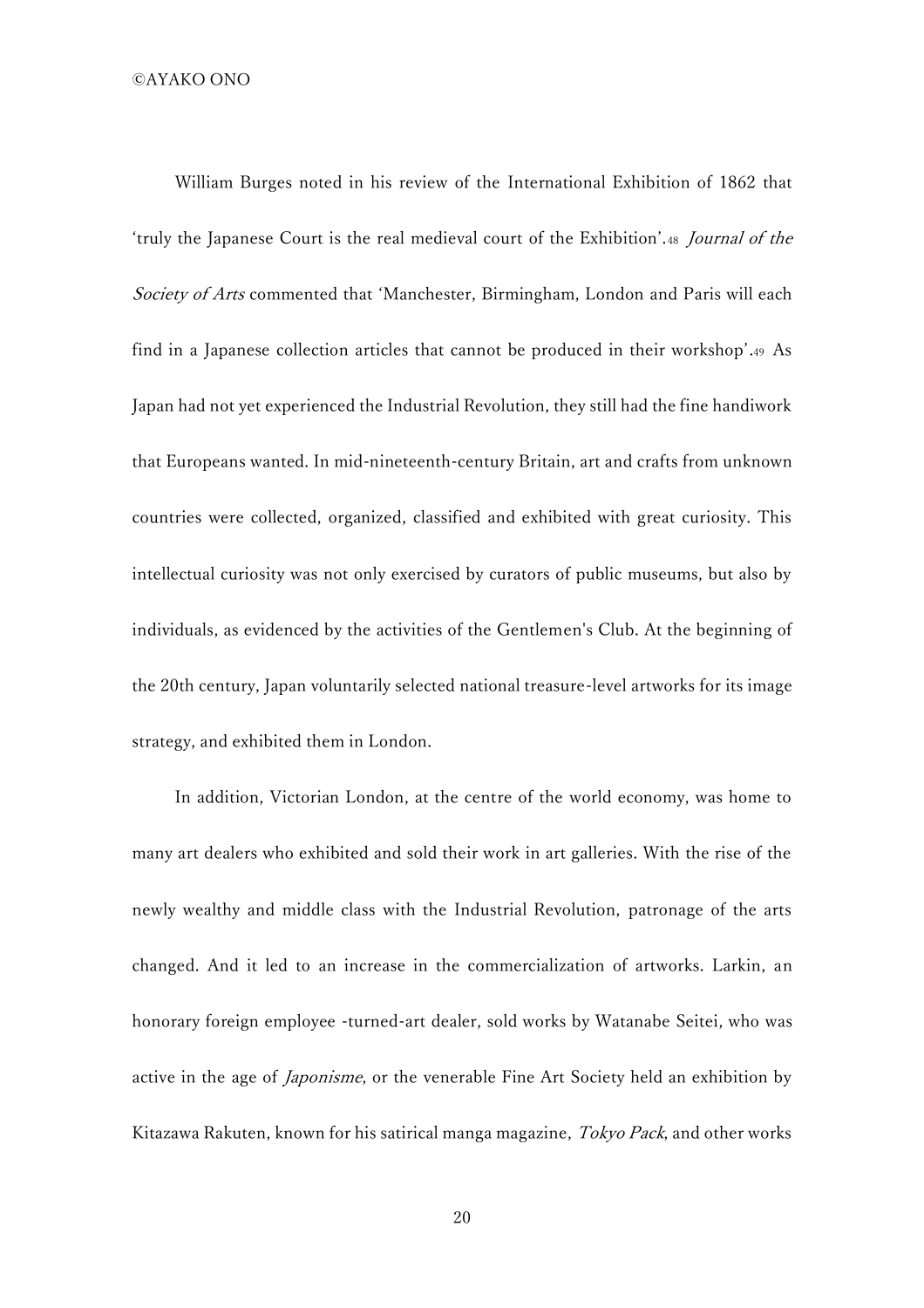in galleries run by art dealers. The lineup was interesting.

As mentioned above, starting with the 1851 Exposition, over a period of about 80 years, museums, private collections, gentlemen's clubs, art galleries, and in the 1920s and 1930s, Japanese associations established by Japanese residents in Japan, all of which had different characteristics and purposes, were established to promote the development of a variety of Japanese culture. It is evident that they were exhibiting works of art. These individual activities are complementary to each other, and the result is a diverse range of values.

As mentioned at the beginning of this article, I have outlined the exhibitions of Japanese art and craft works in the United Kingdom from the mid-19th century to the 1980s, based on the exhibitions that I am aware of at the moment.

<sup>5</sup> Yasuko Suga, op.cit.

<sup>1</sup> Yuzo Takahashi, History of the Museum, Hosei University Press, 2008.

<sup>2</sup> For more information about The Royal Society of Arts, see their website. https://www.thersa.org/

<sup>3</sup> Suga Yasuko, Society and Design in Britain: Morris and Modernism in Politics, Sairyusha, Tokyo, 2005, pp. 31-32; Masaie Muramatsu, The History of the British Imperial Exposition: A Tale of Two Cities of London and Manchester, Minerva Shobo, Kyoto, 2014, pp. 12-13. <sup>4</sup> Official Descriptive and Illustrated Catalogue of the Great Exhibition 1851, London, 1851, vol.1, p.3.

<sup>6</sup> Catalogue of the Art Treasures of the United Kingdom. Collected at Manchester in 1857, Bradbury & Evans, London, 1857, pp.144-145, 174.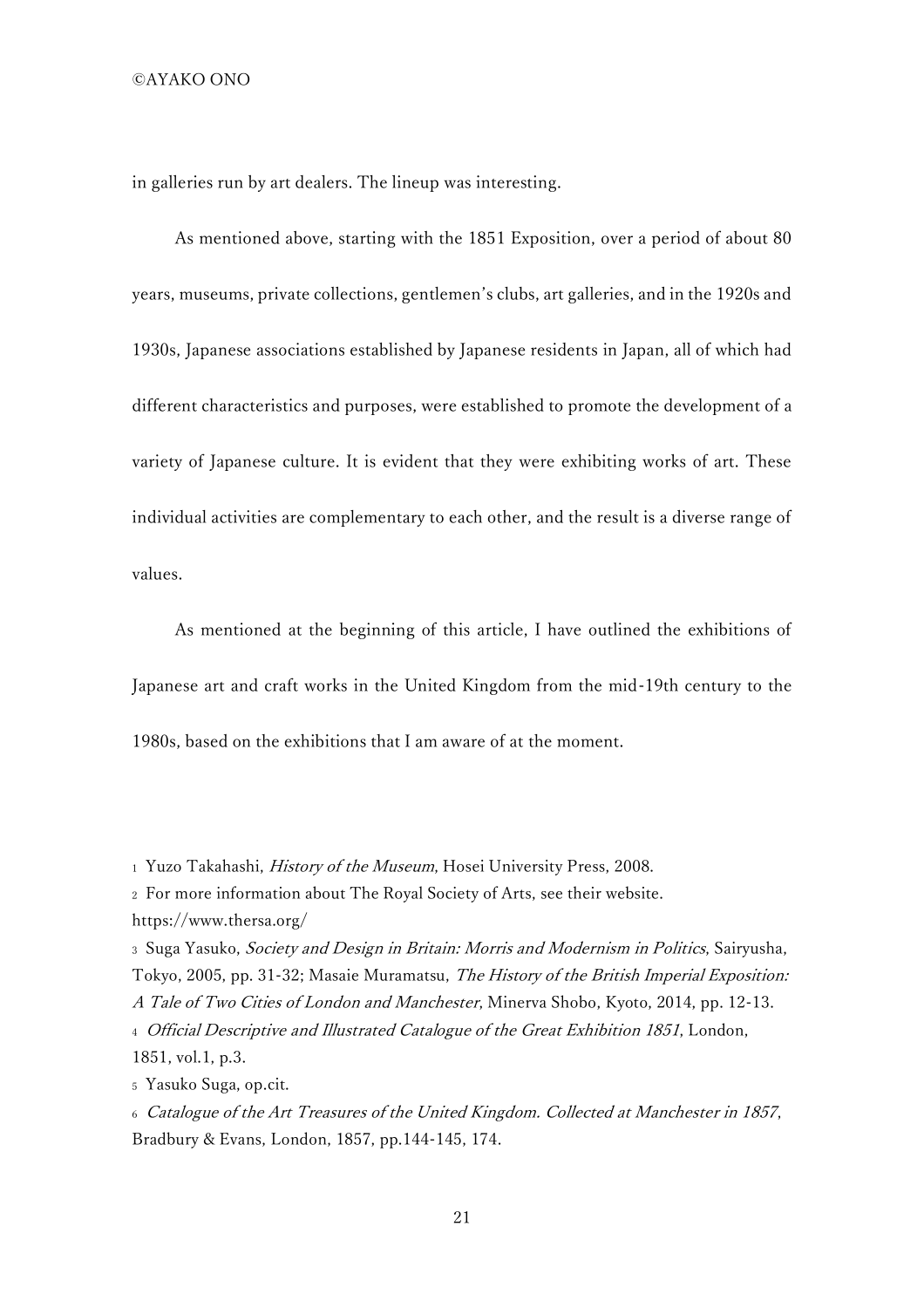<sup>7</sup> Exhibition of the Art Treasures of the United Kingdom, Manchester, 1857. Supplemental Catalogue, Drawings and Sketches of Old Masters, Engravings, Photographs, Bradbury & Evans, London, 1857, p.67.

<sup>8</sup> The Burlington Fine Arts Club. 17 Savile Row, W. Rules, Regulations, and Bye-Laws with List of Members, [London], Metchim & Son, 1889.

<sup>9</sup> Rupert Faulkner and Anna Jackson, 'The Meiji Period in South Kensington. The Representation of Japan in the Victoria and Albert Museum, 1852-1912', Meiji no Takara: Treasures of Imperial Japan, Oliver Impey and Malcolm Fairley (eds), London, 1995, vol.1, pp.152-195.

<sup>10</sup> The first public introduction of Japanese objects in the UK was at the International Exposition in 1862. There is no record of the V&A purchasing any of the objects on display at this time. However, the British Museum, with the help of curator Augustus Wollaston Franks, has acquired a few works. Nicole Rousmaniere, 'Collecting Japanese Ceramics in the British Victorian Era: A.W. Franks, Ninagawa Noritane and the British Museum', Art Forum 21, vol. 5, 2001, p. 102.

<sup>11</sup> Report on the City Industrial Museum, Kelvingrove Park, and the Corporation Galleries of Art, Glasgow, for the year 1878, p.6 and Report on the City Industrial Museum,

Kelvingrove Park, and the Corporation Galleries of Art, Glasgow, for the year 1879, p.4. <sup>12</sup> Oriental Art Exhibition. Comprising Principally the Decorative Arts of Japan and Persia, Corporation Galleries, Glasgow, December, 1881 till May 1882, Robert Anderson, 22 Ann Street, Glasgow, 1881.

<sup>13</sup> Report on the City Industrial Museum, Kelvingrove Park, and the Corporation Galleries of Art, Glasgow, for the year <sup>1882</sup>, p.7.

14 Brian Burke-Gaffney (ed.), Nagasaki Yu-Gaku 5: An Invitation to the Glover Garden, Nagasaki Bunken-sha, Nagasaki, 2010, pp. 22-23.

<sup>15</sup> Catalogue of a Collection of Articles of Japanese Art Lent for Exhibition by W.J. Alt,

Printed for H.M.S.O. by G.E. Eyre and W. Spottiswoode, 1876, p.ix.

16 James Lord Bowes and G.A. Audsley, Keramic Art of Japan, London, H. Sotheran, 1875.

- <sup>17</sup> Marjorie Caygill and John Cherry ed., A. W. Franks Nineteenth Century Collecting and the British Museum, London: British Museum Press, 1997; Nicole Rousmaniere, 'Collecting for the Nation: A.W. Franks and the Formation of the Japanese Ceramic Collection in the British Museum (1875-1880)', Studies in Japonisme, Supplement 35, 2015, pp. 25-34; Kazusa Kume, Beauty and the Masses: Japonisme and the British Woman, Brücke, Tokyo, 2016.
- <sup>18</sup> Nicole Rousmaniere, op.cit., 2001, p.103 and p.109, n.23.
- <sup>19</sup> A.W. Franks, Catalogue of a Collection of Oriental Porcelain and Pottery Lent for Exhibition by A.W. Franks: Bethnal Green Branch Museum, London: Spottiswoode,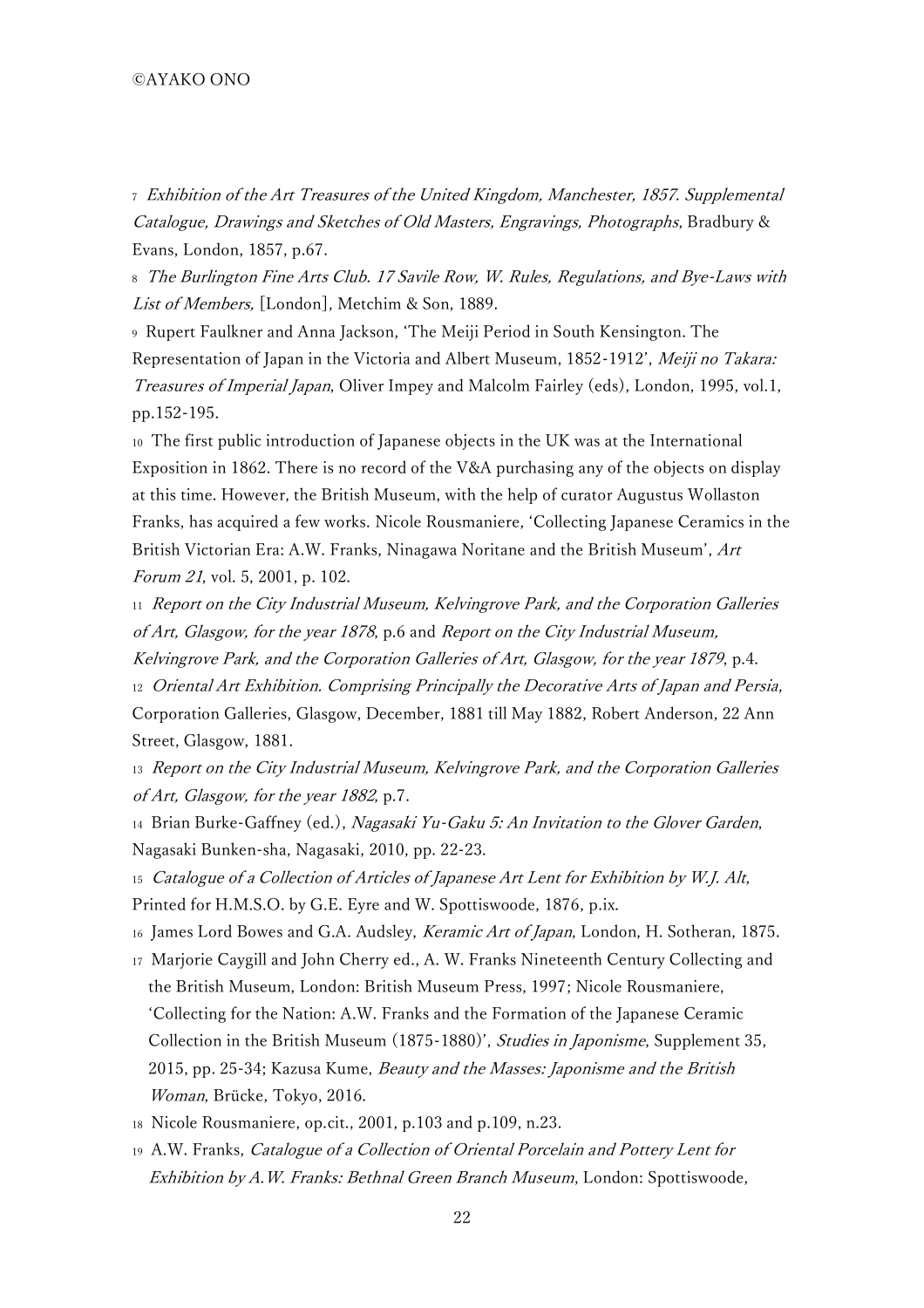1876, p.vii.

<sup>20</sup> A.W. Franks, Catalogue of a Collection of Oriental Porcelain and Pottery Lent for Exhibition by A.W. Franks: Bethnal Green Branch Museum, London, Spottiswoode, 1878, p.vii.

<sup>21</sup> Guide to the exhibition of Chinese and Japanese paintings in the Print and Drawing Gallery, British Museum. Dept. of Prints and Drawings, [London] 1888; Timothy Clark, 'Anderson and Morrison: A Distinguished Collection of Japanese Paintings', in Hirayama Ikuo and Kobayashi Tadashi (eds.), Treasured Japanese Art Taikan II: The British Museum 2, Kodansha, Tokyo, 1992; Mabuchi Akiko, 'William Anderson's View of Japanese Art', in William Anderson's The Art of Japanese Painting and Related Documents', Supplemental Appendix, Edition Synapse, Tokyo, 2007; Princess Akiko of Mikasa, 'The William Anderson Collection Revisited', Annual Report of the Center for Comparative Japanese Studies at Ochanomizu University, 4, 2008, pp. 123-132; Princess Akiko of Mikasa, 'From Specimens to Art: On the Significance of Collecting Japanese Art in the 19th Century, Particularly the Anderson Collection', Kokka, No. 1360, 2009, pp. 28-39; Hiroko Kato, 'On the Exhibition of Japanese Art in the British Museum at the End of the 19th Century: Japanese Paintings in China' from the Anderson Collection', The Bulletin of the Faculty of Fine Arts, Tokyo University of Arts, No. 5, 2009, pp. 35-61; Murakado Noriko, 'The Network for the Collection of "Japanese Art History" Materials at the End of the 19th Century: Focusing on the Japanese and Chinese Books in the Collection of William Anderson', Kajima Art Foundation Annual Report, 27, 2009, pp. 226-236.

<sup>22</sup> British Museum, Guide to the Exhibition of Chinese and Japanese Paintings in the Prints and Drawing Gallery, London, Printed by order of the Trustees, 1888.

<sup>23</sup> Hiroko Kato, op.cit.

<sup>24</sup> The Editorial, 'The Burlington Fine Arts Club', Burlington Magazine, vol.XCIV no.589, April 1952, p.97.

<sup>25</sup> The Burlington Fine Arts Club, 17, Savile Row, W. Rules, Regulations, Bye-Law with List of Members, [London], Metchim & Son, 8 Princes Street, Westminster, S.W., 1899, pp.7-8. <sup>26</sup> The Burlington Fine Arts Club, pp. 21-24. An exhibition of 'Oriental Art' was held in 1869, but it is listed as Oriental, and it is not possible to confirm at this time whether Japanese art was included in it.

<sup>27</sup> He also lent his own collection to the 1874 exhibition 'Cloisonné and Goldsmiths' at Bethnal Green in the V&A.

<sup>28</sup> Bowes also lent one piece to an exhibition of ancient and modern embroidery (1875), ten to an exhibition of coloured books (1876), and nine to an exhibition of fans (1877) at the Liverpool Art Club, according to Bowes. Kume, Kazusa, 'James Lord Bowes on Japanese Arts and Crafts', in The Genealogy of Japonisme, 9th edition, Synapse, 2015, pp. 7-8.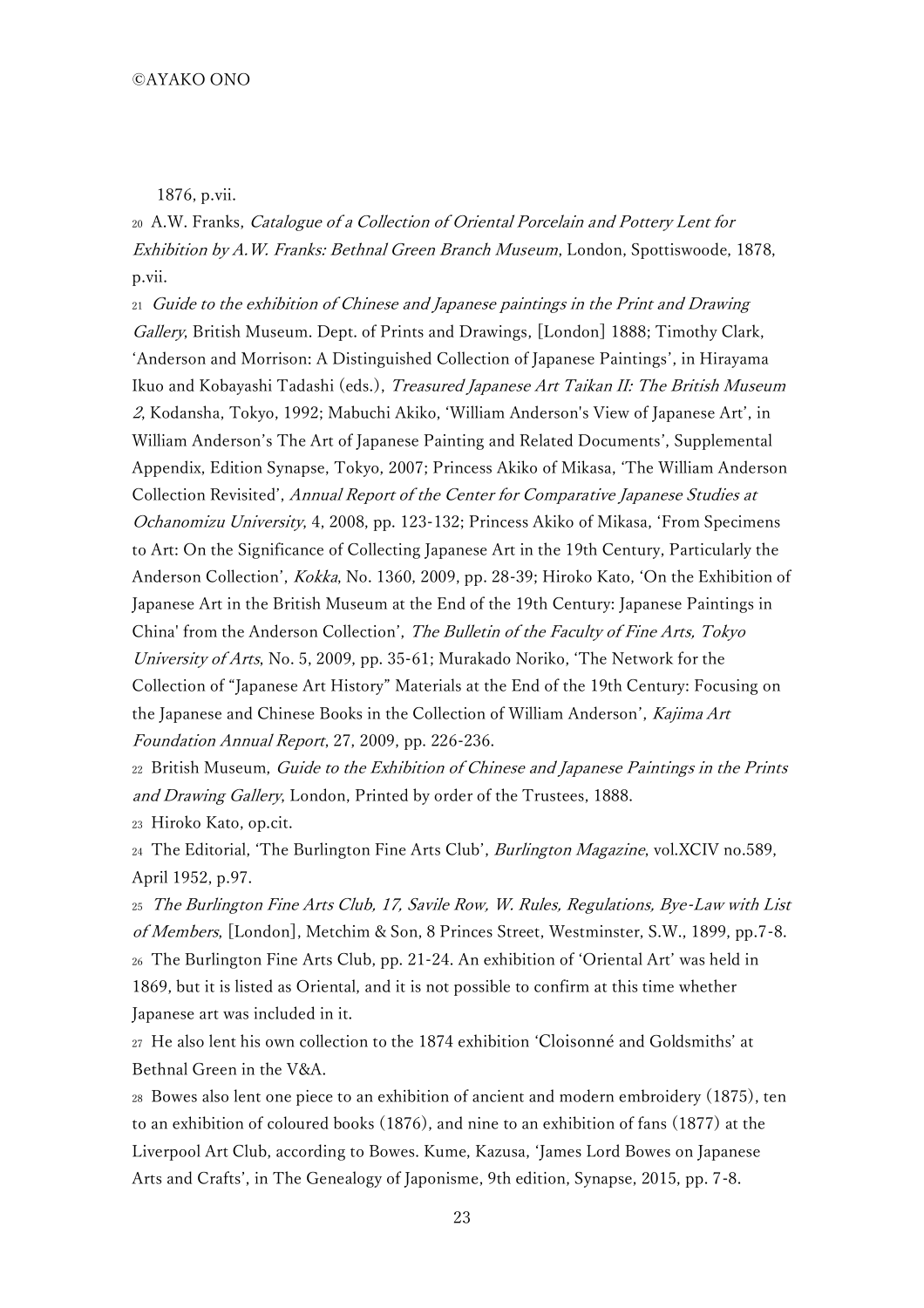<sup>29</sup> Anon., 'A Collection of Japanese Curios', The Pall Mall Gazette, September 30, 1877, pp.2-3.

<sup>30</sup> See the museum handbook attached to Bowes' home. James Lord Bowes, Handbook to the Bowes museum of Japanese art work, Liverpool, E. Howell, 1890. Kazusa Kume, Beauty and the Masses, Japonisme and the Women of Britain, Brücke, Tokyo, 2016, pp. 40-60.

<sup>31</sup> Catalogue Of, and Notes Upon the Loan Exhibition of Japanese Art: Held at The Fine Art Society's, London 1888 (notes by Marcus Huish).

32 Celebrating 140 Years of Exhibitions at the Fine Art Society 1876-2016, London, The Fine Art Society Ltd., 2016.

33 Takahashi Zenshichi, Honorary Foreign Employee - Telecommunication, Kashima Shuppan-kai, Tokyo, 1969, pp. 58, 68.

<sup>34</sup> Pamela Fletcher and Anne Helmreich, 'Selected galleries, dealers and exhibition spaces in London, 1850-1939', In The Rise of the Modern Art Market in London, 1850-1939. Eds. Pamela Fletcher and Anne Helmreich, Manchester University Press, Manchester, 2011, pp.306-307. 'The Late Thomas Joseph Larkin', Connoisseur, 41, 1915, p. 232; 'Thomas Joseph Larkin', Burlington Magazine, 26, March 1915, p.263.

35 William Giuseppe Gulland, *Chinese Porcelain*, with notes by T. J. Larkin, 2 vols, London, Chapman & Hall Ltd., 1898, 1902.

36 Furuta Akiko, 'Life of Watanabe Seitei', Watanabe Seitei: Isolated Splendor of Flower and Bird Paintings, supervised by Okabe Masayuki, Tokyo Bijutsu, 2017, pp. 88-91.

37 Kigi Yasuko ed., and translated by Takato Mako, Letters to Hayashi Tadamasa, Shinzansha, Tokyo, 2003, letter number 16.

38 'National Treasures at the Japan-Britain Exhibition', Bijutsu no Nihon, Vol. 1, No. 7, November 1, 1909, p. 31; Mizoguchi Munefumi, 'The Display of Antiquities at the British and Japanese Expositions', Bijutsu no Nihon, Vol. 3, No. 2, February 1911, p. 9.

<sup>39</sup> Hayashi Michiko, 'The Ambiguity of the 1910 Anglo-Japanese Exposition: Between the "Official History of Japanese Art" and the "Spectacle Show"', Gezou, Journal of Art Studies, University of Tsukuba, No. 30, 2014, pp. 13-22; Hayashi Michiko, 'National Treasure Exhibits and the "Specially Protected Buildings and National Treasure Book" at the 1910 British-Japanese Exposition', Art History 4, vol. 181, 2016, pp. 36-54.

<sup>40</sup> Exhibition of Japanese screens decorated by the old masters: held at the Galleries of the Royal Society of British Artists: January 26th to February 26th, 1914 / illustrated catalogue, with notes and an introduction by Arthur Morrison, London, Yamanaka & Co., 1914, p.3.

<sup>41</sup> Wada Hirofumi, Manabe Masahiro, Nishimura Masahiro, Miyauchi Junko and Wada Keiko, Linguistic City of London 1861-1945, Fujiwara Shoten, Tokyo, 2009, pp. 13, 21-24. 42 Sir Hugh Cortazzi and Gordon Daniels (eds.), Britain and Japan: The People of Bridging